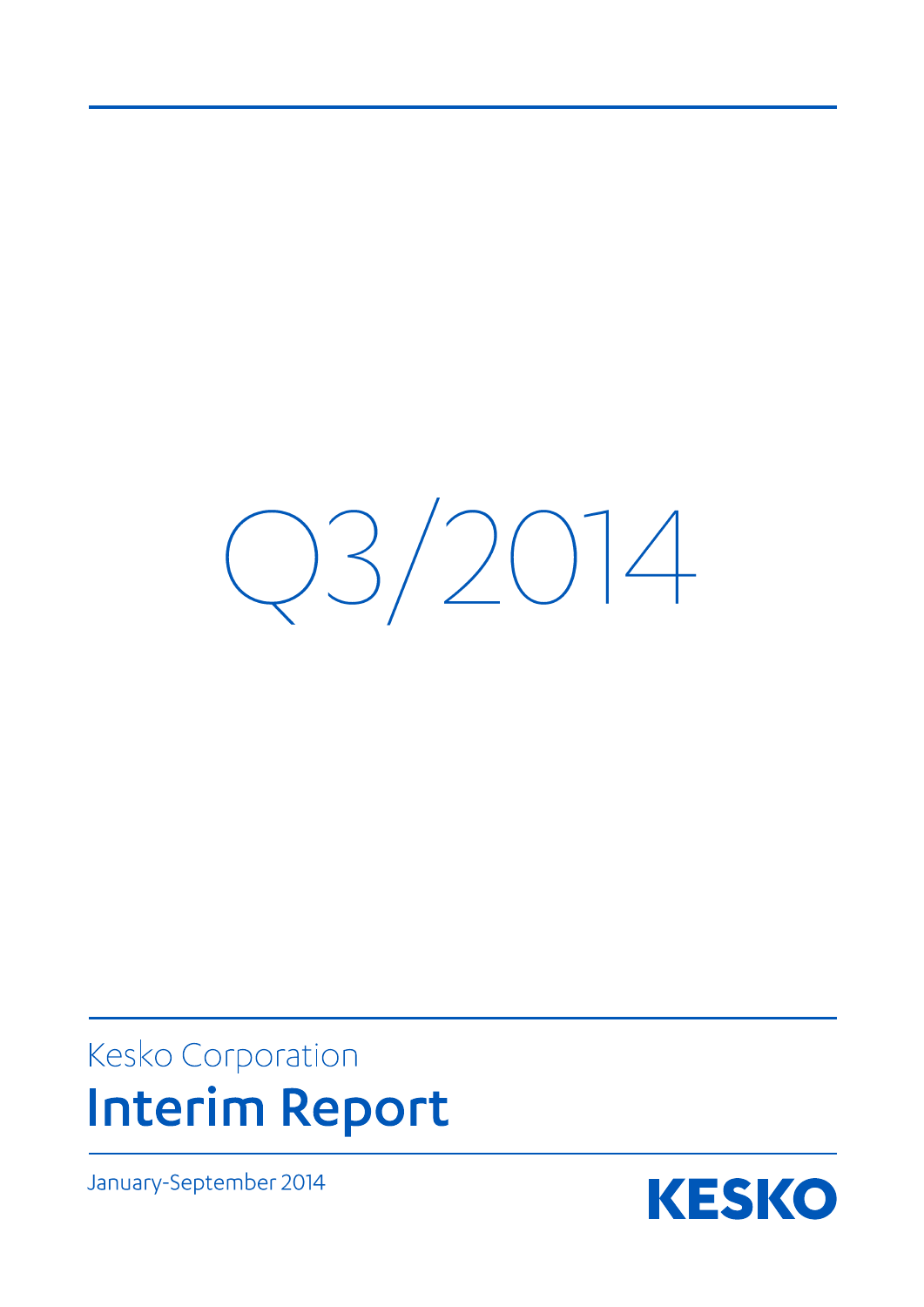# **KESKO'S INTERIM REPORT FOR THE PERIOD 1 JAN. TO 30 SEP. 2014**

*Financial performance in brief:* 

- *The Group's net sales for January-September €6,804 million, change -2.2%.*
- *Operating profit excluding non-recurring items €170.8 million (€172.0 million).*
- *Earnings per share excluding non-recurring items €1.23 (€1.09).*
- *Equity ratio 54.2% (52.9%).*
- *Kesko Group's net sales and operating profit excluding non-recurring items for the next 12 months are expected to remain at the level of the preceding 12 months.*

# **KEY PERFORMANCE INDICATORS**

|                                                                 | 1-9/2014 | 1-9/2013 | 7-9/2014 | 7-9/2013 |
|-----------------------------------------------------------------|----------|----------|----------|----------|
| Net sales, $\epsilon$ million                                   | 6,804    | 6,953    | 2,304    | 2,374    |
| Operating profit excl. non-recurring items, $\epsilon$ million  | 170.8    | 172.0    | 84.0     | 83.6     |
| Operating profit, $\epsilon$ million                            | 119.7    | 180.4    | 63.4     | 84.1     |
| Profit before tax, $\epsilon$ million                           | 118.7    | 174.4    | 61.7     | 81.5     |
| Capital expenditure, $\epsilon$ million                         | 150.8    | 124.9    | 51.7     | 35.4     |
| Earnings per share, diluted, $\epsilon$                         | 0.80     | 1.15     | 0.41     | 0.53     |
| Earnings per share excl. non-recurring items, basic, $\epsilon$ | 1.23     | 1.09     | 0.59     | 0.53     |

|                              | 30.9.2014 | 30.9.2013 |
|------------------------------|-----------|-----------|
| Equity ratio, %              | 54.2      | 52.9      |
| Equity per share, $\epsilon$ | 22.25     | 22.39     |

# **FINANCIAL PERFORMANCE**

# **NET SALES AND PROFIT FOR JANUARY-SEPTEMBER 2014**

The Group's net sales for January-September 2014 were €6,804 million, which is 2.2% down on the corresponding period of the previous year (€6,953 million). The general economic situation and consumer demand remained weak during the reporting period especially in Finland. In the food trade, net sales decreased by 1.3%, in the home and speciality goods trade by 9.3% and in the machinery trade by 12.2%. In the building and home improvement trade, net sales in euros were at the previous year's level, net sales in local currencies increased by 3.7%. In the car trade, net sales increased by 2.5%. The Group's net sales in Finland decreased by 2.9% and in the other countries, net sales increased by 1.3% and by 8.2% in local currencies. International operations accounted for 18.8% (18.2%) of net sales.

| 1-9/2014                            | Net sales.<br>$\epsilon$ million | Change, % | <b>Operating profit</b><br>excl. non-recurring<br>items, $\epsilon$ million | Change,<br>$\epsilon$ million |
|-------------------------------------|----------------------------------|-----------|-----------------------------------------------------------------------------|-------------------------------|
| Food trade                          | 3,197                            | $-1.3$    | 155.7                                                                       | $+0.7$                        |
| Home and speciality goods trade     | 923                              | $-9.3$    | $-48.3$                                                                     | $-18.4$                       |
| Building and home improvement trade | 2,013                            | $+0.1$    | 45.8                                                                        | $+19.0$                       |
| Car and machinery trade             | 796                              | $-1.9$    | 27.8                                                                        | $-2.8$                        |
| Common operations and eliminations  | $-126$                           | $-0.4$    | $-10.2$                                                                     | $+0.2$                        |
| <b>Total</b>                        | 6,804                            | $-2.2$    | 170.8                                                                       | $-1.2$                        |

The operating profit excluding non-recurring items for January-September was €170.8 million (€172.0 million). Despite the decline in net sales, profitability remained at a good level due to significant cost savings. The profitability of the building and home improvement trade improved markedly and remained at a good level in the food trade and in the car and machinery trade. Profit was negatively impacted by the sales decrease of the home and speciality goods trade and especially by Anttila's loss-making business. Operating expenses excluding non-recurring items decreased by €16.8 million (1.3%).

Operating profit was €119.7 million (€180.4 million). The operating profit includes €-51.1 million (€8.4 million) of non-recurring items. The non-recurring items include a restructuring provision recognised for the reduction of the Anttila department store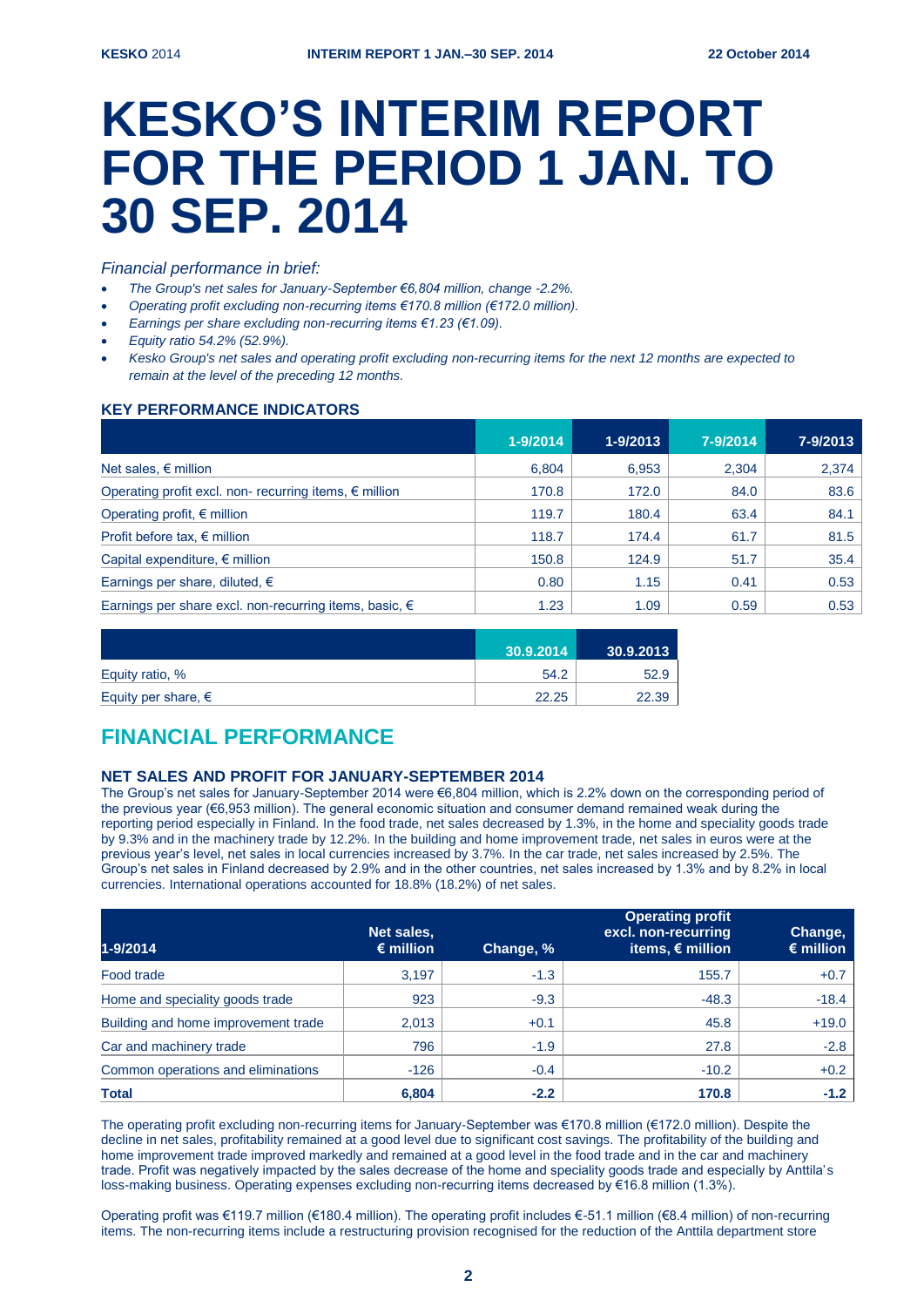network and an impairment charge on fixed assets related to the integration of K-citymarket non-food with Anttila, a total of €43.4 million. In addition, the non-recurring items include a restructuring provision of €5.3 million related to changes in the retail business of Byggmakker in Norway. The non-recurring items for the comparative period included €9.4 million of gains on the disposal of properties.

The Group's profit before tax for January-September was €118.7 million (€174.4 million).

The Group's earnings per share were €0.80 (€1.15). The Group's equity per share was €22.25 (€22.39).

In January-September, the K-Group's (i.e. Kesko's and the chain stores') retail and B2B sales (VAT 0%) were €8,472 million, down 1.8% compared to the previous year. The K-Plussa customer loyalty programme gained 48,052 new households in January-September. At the end of September, there was 2,271,367 K-Plussa households and 3.6 million K-Plussa cardholders.

# **NET SALES AND PROFIT FOR JULY-SEPTEMBER 2014**

The Group's net sales for July-September 2014 were €2,304 million, which is 2.9% down on the corresponding period of the previous year (€2,374 million). The decrease in net sales is mainly attributable to the decline in the net sales of the home and speciality goods trade and the machinery trade. In Finland, net sales were down 3.2% and 2.0% in the other countries. In the food trade, net sales decreased by 1.0%. In terms of euros, the net sales performance of the building and home improvement trade (-1.9%) was impacted by the weakening of the exchange rate of the Russian rouble, net sales in terms of local currencies were up 0.1%. International operations accounted for 20.4% (20.2%) of the Group's net sales.

| 7-9/2014                            | Net sales,<br>$\epsilon$ million | Change, % | <b>Operating profit</b><br>excl. non-recurring<br>items, $\epsilon$ million | Change,<br>$\epsilon$ million |
|-------------------------------------|----------------------------------|-----------|-----------------------------------------------------------------------------|-------------------------------|
| Food trade                          | 1.085                            | $-1.0$    | 56.3                                                                        | $+0.3$                        |
| Home and speciality goods trade     | 323                              | $-8.1$    | $-7.4$                                                                      | $-5.2$                        |
| Building and home improvement trade | 696                              | $-1.9$    | 29.6                                                                        | $+5.7$                        |
| Car and machinery trade             | 240                              | $-7.7$    | 8.7                                                                         | $-1.1$                        |
| Common operations and eliminations  | $-40$                            | $-6.6$    | $-3.2$                                                                      | $+0.8$                        |
| <b>Total</b>                        | 2,304                            | $-2.9$    | 84.0                                                                        | $+0.4$                        |

The operating profit excluding non-recurring items for July-September was €84.0 million (€83.6 million) representing 3.6% (3.5%) of net sales. Profitability was improved by the good profit performance of the foreign operations of the building and home improvement trade. As a result of the decline in sales, profitability weakened in the home and speciality goods trade, especially in Anttila. Due to enhancement measures, operating expenses excluding non-recurring items decreased by 1.6%

Operating profit was €63.4 million (€84.1 million). The operating profit includes €-20.7 million (€0.5 million) of non-recurring items. The item includes an impairment charge of €17.2 million on fixed assets related to the integration of K-citymarket nonfood with Anttila and a restructuring provision of €5.3 million related to changes in the retail business of Byggmakker in Norway. The Group's profit before tax for July-September was €61.7 million (€81.5 million).

The Group's earnings per share were €0.41 (€0.53).

In July-September, the K-Group's (i.e. Kesko's and the chain stores') retail and B2B sales (VAT 0%) were €2,933 million, down 2.6% compared to the previous year.

#### **FINANCE**

In January-September, the cash flow from operating activities was €167.4 million (€299.3 million). The cash flow from investing activities was €-143.6 million (€-113.3 million) including a €7.9 million (€16.6 million) amount of proceeds from the sale of fixed assets.

The Group's liquidity remained at an excellent level in January-September. At the end of the period, liquid assets totalled €503 million (€537 million). Interest-bearing liabilities were €500 million (€568 million) and interest-bearing net debt €-3 million (€31 million) at the end of September. Equity ratio was 54.2% (52.9%) at the end of the period.

In January-September, the Group's net finance costs were €1.1 million (€5.4 million). They include interest income on cooperative capital from Suomen Luotto-osuuskunta in the amount of €4.9 million (€4.0 million).

In July-September, the cash flow from operating activities was €133.5 million (€113.6 million). The cash flow from investing activities was €-51.2 million (€-33.3 million) including a €1.6 million (€2.6 million) amount of proceeds from the sale of fixed assets.

In July-September, the Group's net finance costs were €1.8 million (€2.6 million).

#### **TAXES**

In January-September, the Group's taxes were €31.2 million (€52.3 million). The effective tax rate was 26.3% (30.0%).

In July-September, the Group's taxes were €16.2 million (€24.0 million). The effective tax rate was 26.2% (29.4%).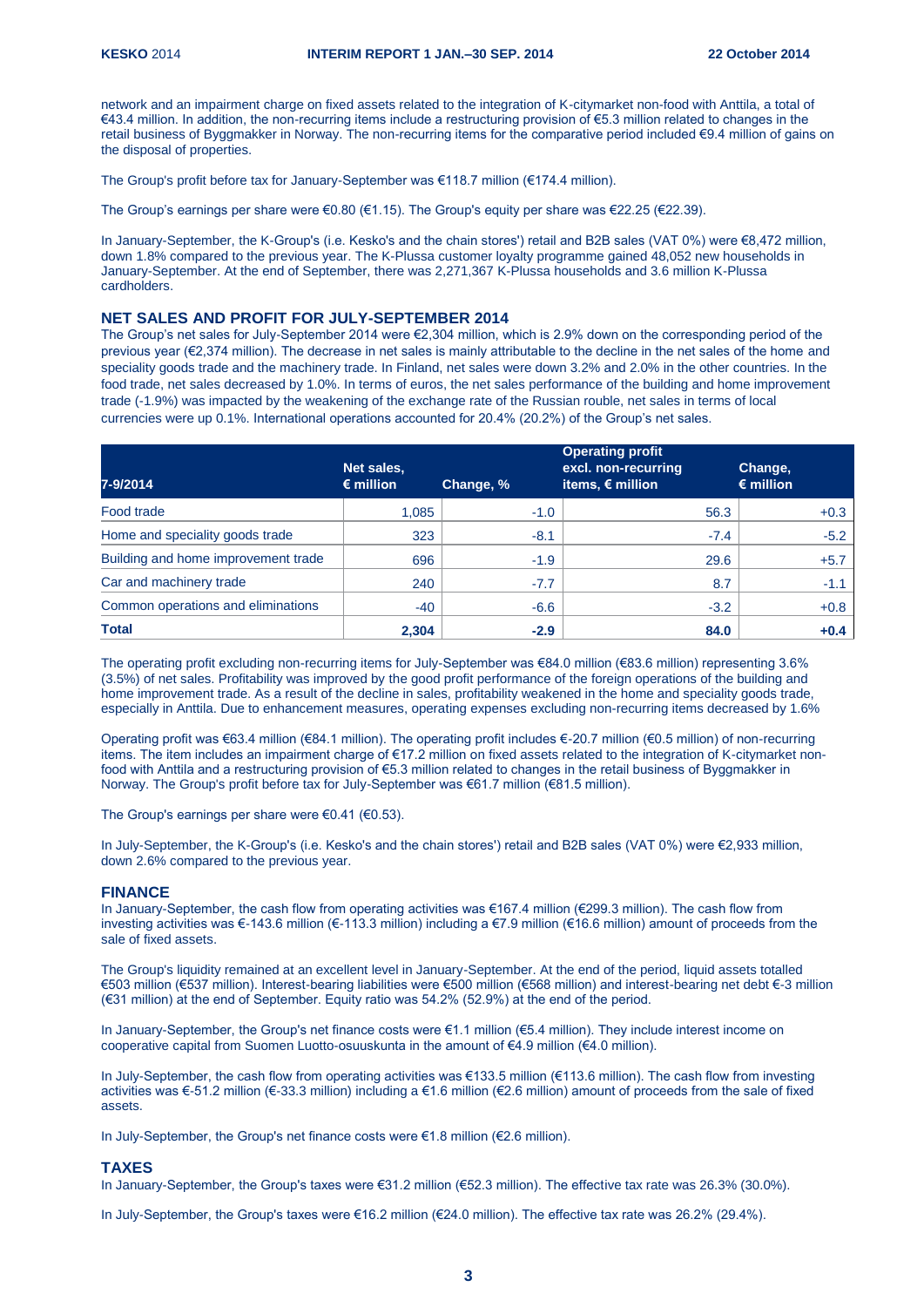## **CAPITAL EXPENDITURE**

In January-September, the Group's capital expenditure totalled €150.8 million (€124.9 million), or 2.2% (1.8%) of net sales. Capital expenditure in store sites was €113.5 million (€92.5 million), in IT €24.2 million (€16.1 million) and other capital expenditure was €13.1 million (€16.3 million). Capital expenditure in foreign operations represented 42.3% (42.6%) of total capital expenditure.

In July-September, the Group's capital expenditure totalled €51.7 million (€35.4 million), or 2.2% (1.5%) of net sales. Capital expenditure in store sites was €39.1 million (€25.7 million), in IT €8.6 million (€4.0 million) and other capital expenditure was €4.0 million (€5.7 million). Capital expenditure in foreign operations represented 41.8% (43.7%) of total capital expenditure.

# **KESKO'S STRATEGIC FOCUS AREAS**

The key focus areas in Kesko's business operations are to strengthen sales growth and the return on capital in all divisions, to exploit business opportunities in e-commerce and in Russia, and to maintain good solvency and dividend payment capacity.

#### **PROFITABILITY PROGRAMME**

Because of the further weakened economic situation and consumer demand, Kesko continues to implement the profitability programme with the key objective of improving the Group's cost-effectiveness. Cost savings will be implemented in all divisions and across all types of expense. The most significant measures will be targeted at operations with low profitability.

#### **KESKO SEEKS MORE COMPETITIVE MULTI-CHANNEL HOME AND SPECIALITY GOODS TRADE**

In the home and speciality goods trade and the building and home improvement trade, the importance of e-commerce and online services has greatly increased and the improvement of competitiveness necessitates major renewal. In response to these requirements, Kesko is seeking synergies especially in the production of online services and the development of concepts. At the same time, a basis to improve profitability is formed, the organisational structure is evaluated, the integration of the building and home improvement division with the home and speciality goods division into the home improvement and speciality goods division is planned, and K-citymarket chain's non-food part, currently part of the home and speciality goods division, is planned to be integrated into Kesko Food to jointly form the grocery trade division starting from 1 January 2015.

The objective is to offer customers multi-channel building, interior decoration and home and speciality goods stores and services. The aim of the planned combination of resources is to achieve better customer satisfaction as well as improved competitiveness and profitability.

In order for a more detailed discussion of the change plans, cooperation negotiations were started in Kesko's home and speciality goods trade companies and building and home improvement trade companies in Finland, as well as in Kesko Food Ltd, Kesko Corporation and K-Plus Oy after the end of the reporting period. The planned changes would cause significant changes in the organisational structure and employees' job descriptions, especially in functions that support sales and purchasing operations. A total of approximately 2,800 people are included in the negotiations and the total reduction need in the companies is estimated at a maximum of 230 full-time equivalents.

The aim in Kesko Group's reporting is that starting from 1 January 2015, the reportable segments would be the grocery trade, the home improvement and speciality goods trade, and the car and machinery trade. Kesko will publish comparatives according to the new reporting structure in the first quarter of 2015.

# **IMPROVING ANTTILA'S PROFITABILITY**

In order to improve Anttila's profitability, a decision was made in March to close eight Anttila department stores and four Kodin1 department stores operating in leased premises and to implement enhancement measures in the central units of Anttila Oy and K-citymarket Oy. By the end of the reporting period, six Anttila department stores had been closed.

Personnel reductions at Anttila department stores, Kodin1 department stores, the central unit and logistics operations totalled approximately 400 full-time equivalents. In addition to the renewal of Anttila's operating activities aimed at improving profitability, the option of selling Anttila Oy is also investigated.

# **NET SALES TARGETS IN RUSSIA**

In consequence of the weakening of the Russian business environment and the rouble, coupled with the availability of Russian store sites suitable for Kesko's operations, the growth targets for Kesko's Russian operations have been updated. The total net sales from the Russian operations are expected to exceed €1 billion in 2017 and the business result is expected to be positive. The capital expenditure in Russia is anticipated at approximately €100-150 million annually. The net sales target of the building and home improvement trade for 2017 is set at €500 million (previously €800 million). The objectives set for the food trade have not been changed; for 2017, the net sales target is €500 million and a positive business result.

# **KESKO LOOKS INTO SETTING UP A REAL ESTATE FUND**

Kesko is looking into selling some of its store sites to a fund to be set up with Kesko as one of its major investors. Kesko Group would continue its operations in the store sites under long-term leases signed in connection with their sales to the fund.

Kesko's objective is to set up a fund of mainly Kesko-owned store sites and shopping centres in Finland and Sweden with a maximum fair value of approximately €750 - 950 million.

Launching the real estate investment fund depends, in addition to investor interest, on whether it is possible for Kesko to achieve such terms and conditions in the arrangement that are commercially viable for it, taking the Group's strong financial position into account. Moreover, starting a real estate investment fund is subject to the authorisation of the Financial Supervisory Authority.

The possible fund is expected to be launched in the course of 2014.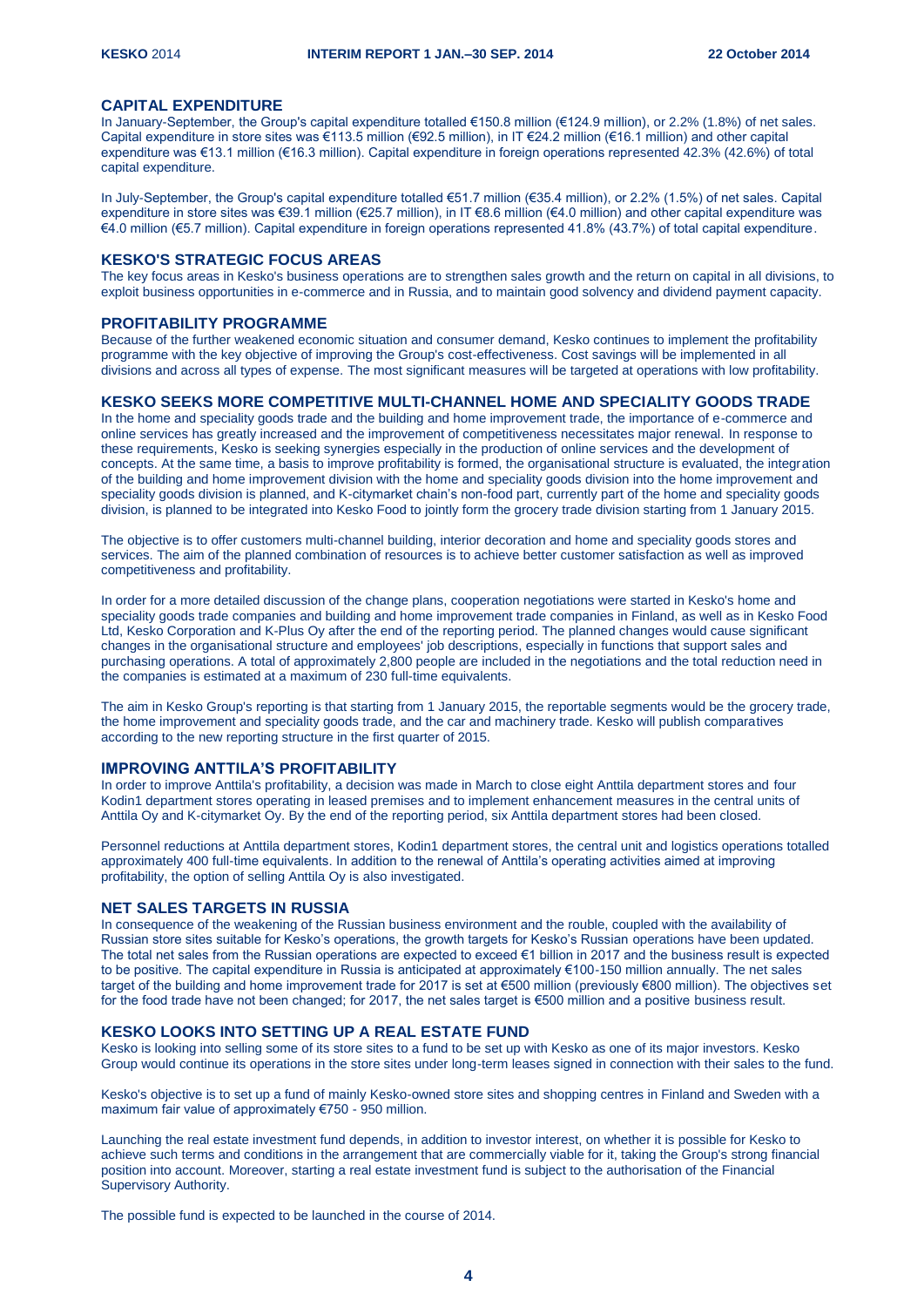#### **PERSONNEL**

In January-September, the average number of employees in Kesko Group was 20,024 (19,481) converted into full-time employees. In Finland, the average decrease was 208 people, while outside Finland, there was an increase of 752 people.

At the end of September 2014, the number of employees was 23,459 (23,203), of whom 11,726 (12,159) worked in Finland and 11,733 (11,044) outside Finland. Compared to the end of September 2013, there was a decrease of 433 people in Finland and an increase of 689 people outside Finland.

In January-September, the Group's staff cost was €452.6 million, showing a 0.7% increase compared to the previous year. In July-September, staff cost decreased by 0.6% compared to the previous year and was €138.1 million.

# **SEGMENT INFORMATION**

## **SEASONAL NATURE OF OPERATIONS**

The Group's operating activities are affected by seasonal fluctuations. The net sales and operating profits of the reportable segments are not earned evenly throughout the year. Instead, they vary by quarter depending on the characteristics of each segment.

# **FOOD TRADE**

|                                                                | $1 - 9/2014$ | 1-9/2013 | 7-9/2014 | 7-9/2013 |
|----------------------------------------------------------------|--------------|----------|----------|----------|
| Net sales, $\epsilon$ million                                  | 3,197        | 3.239    | 1.085    | 1,095    |
| Operating profit excl. non-recurring items, $\epsilon$ million | 155.7        | 155.0    | 56.3     | 56.0     |
| Operating margin excl. non-recurring items, %                  | 4.9          | 4.8      | 5.2      | 5.1      |
| Capital expenditure, $\epsilon$ million                        | 72.0         | 67.9     | 25.3     | 24.0     |

| Net sales, $\epsilon$ million | $1 - 9/2014$ | Change, % | 7-9/2014 | Change, % |
|-------------------------------|--------------|-----------|----------|-----------|
| Sales to K-food stores        | 2,391        | $-2.8$    | 806      | $-1.8$    |
| Kespro                        | 589          | $-1.8$    | 209      | $+0.1$    |
| K-ruoka, Russia               | 77           | $+81.6$   | 26       | $+30.1$   |
| <b>Others</b>                 | 140          | $+3.2$    | 44       | $-4.9$    |
| <b>Total</b>                  | 3,197        | $-1.3$    | 1,085    | $-1.0$    |

# January-September 2014

In the food trade, the net sales for January-September were €3,197 million (€3,239 million), down 1.3%. During the same period, the grocery sales of K-food stores in Finland decreased by 1.9% (VAT 0%). In the grocery market, retail prices are estimated to have changed by some +1% compared to the previous year (VAT 0%, Kesko's own estimate based on the Consumer Price Index of Statistics Finland), and the total market (VAT 0%) is estimated to have grown in January-September by some 1% compared to the previous year (Kesko's own estimate). The rise of consumer prices in the grocery trade has stopped during the reporting period. The performance of sales and profitability of the food stores in Russia were as planned despite the slowdown of the Russian economy and the weakening of the rouble.

In January-September, the operating profit excluding non-recurring items of the food trade was €155.7 million (€155.0 million), or €0.7 million up on the previous year. Profitability was improved by savings achieved from enhanced operations. Operating profit was €151.8 million (€159.7 million). Non-recurring expenses were €3.9 million (non-recurring income €4.8 million).

The capital expenditure of the food trade in January-September was €72.0 million (€67.9 million), of which €66.6 million (€60.0 million) in store sites.

#### July-September 2014

In the food trade, the net sales for July-September were €1,085 million (€1,095 million), down 1.0%.

In July-September, the operating profit excluding non-recurring items of the food trade was €56.3 million (€56.0 million), or €0.3 million up on the previous year. Operating profit was €54.4 million (€56.5 million). Non-recurring expenses were €1.9 million (non-recurring income €0.4 million).

The capital expenditure of the food trade in July-September was €25.3 million (€24.0 million).

In July-September 2014, one new K-supermarket was opened. Renewals and space modifications were made in a total of eight stores. In September, the fifth K-ruoka store in St. Petersburg was opened.

The most significant store sites being built are a K-citymarket in the Puuvilla shopping centre in Pori and K-supermarkets in Lauttasaari, Helsinki, and in Hanko, Hollola, Lappeenranta and Uusikaarlepyy. K-market Kreivintori in Raahe is being expanded into a K-supermarket and K-supermarket Laitila and K-supermarket Lautturi in Huittinen are being expanded.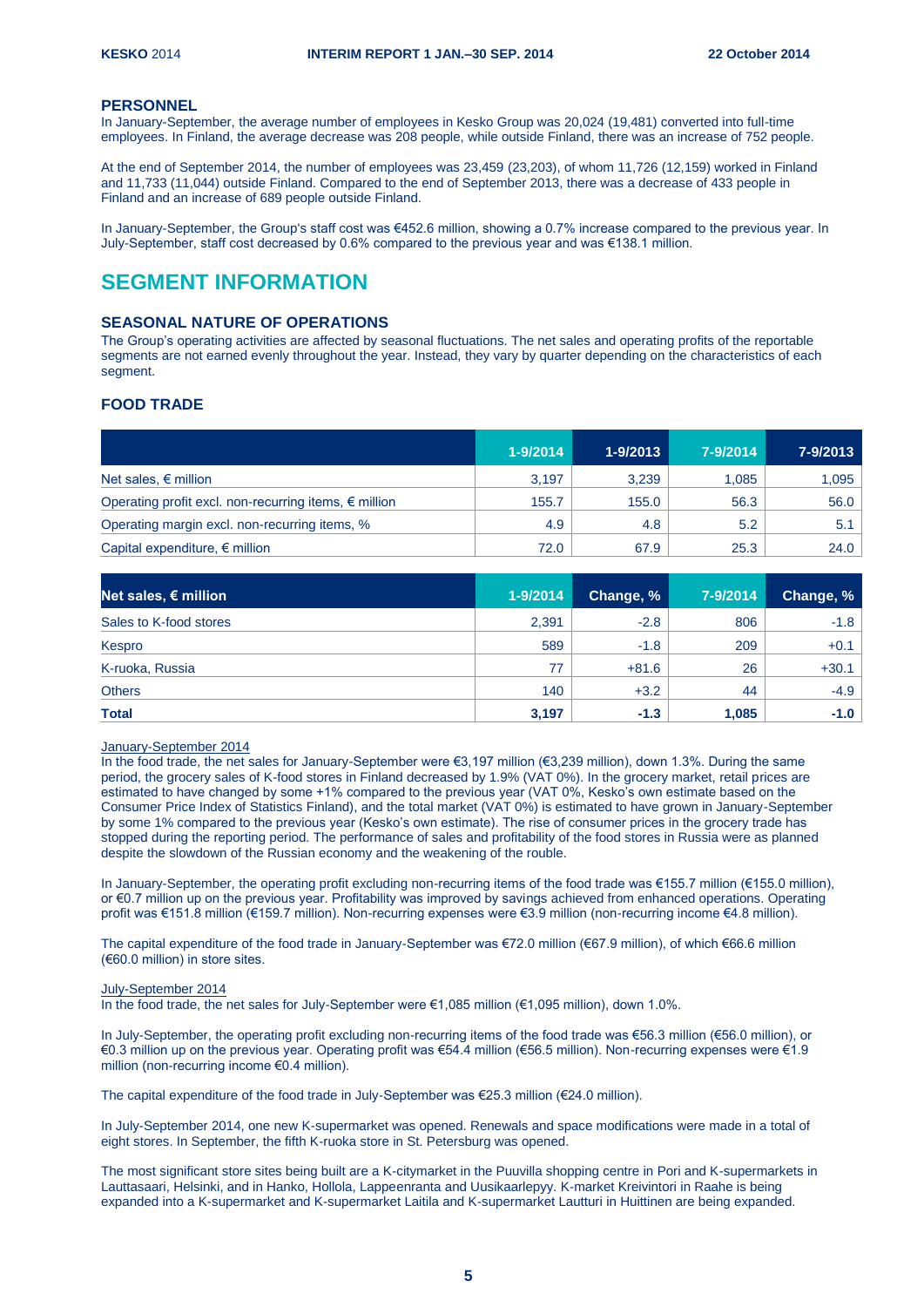| <b>Numbers of stores as at 30 September</b>  | 2014 | 2013 |
|----------------------------------------------|------|------|
| K-citymarket                                 | 80   | 80   |
| K-supermarket                                | 220  | 215  |
| K-market (incl. service station stores)      | 442  | 445  |
| K-ruoka, Russia                              | 5    |      |
| Others <sup>*</sup><br>* incl. online stores | 166  | 178  |

# **HOME AND SPECIALITY GOODS TRADE**

|                                                                | $1 - 9/2014$ | 1-9/2013 | 7-9/2014 | 7-9/2013 |
|----------------------------------------------------------------|--------------|----------|----------|----------|
| Net sales, $\epsilon$ million                                  | 923          | 1.018    | 323      | 351      |
| Operating profit excl. non-recurring items, $\epsilon$ million | $-48.3$      | $-29.9$  | $-7.4$   | $-2.2$   |
| Operating margin excl. non-recurring items, %                  | $-5.2$       | $-2.9$   | $-2.3$   | $-0.6$   |
| Capital expenditure, $\epsilon$ million                        | 12.0         | 16.8     | 4.6      | 3.0      |

| Net sales, $\epsilon$ million | 1-9/2014 | Change, % | 7-9/2014 | Change, % |
|-------------------------------|----------|-----------|----------|-----------|
| K-citymarket, non-food        | 411      | $-5.3$    | 143      | $-3.9$    |
| Anttila                       | 215      | $-17.2$   | 72       | $-19.3$   |
| Intersport, Finland           | 125      | $-8.2$    | 48       | $-4.1$    |
| Intersport, Russia            | 12       | $-18.0$   | 4        | $-7.8$    |
| Indoor                        | 130      | $-4.0$    | 45       | $-5.9$    |
| Musta Pörssi                  | 16       | $-29.1$   | 5        | $-5.5$    |
| Kenkäkesko                    | 17       | $-6.8$    | 7        | $-5.7$    |
| <b>Total</b>                  | 923      | $-9.3$    | 323      | $-8.1$    |

# January-September 2014

In the home and speciality goods trade, the net sales for January-September were €923 million (€1,018 million), down 9.3%. Consumer demand in the home and speciality goods trade continued to weaken during the reporting period. Sales declined especially in the Anttila and Kodin1 department stores. Six Anttila department stores were closed during the reporting period. Musta Pörssi concentrates on e-commerce in accordance with its strategy and its sales performance was impacted by the discontinuation of the store site network. The sales of online stores were up from the previous year.

In January-September, the operating profit excluding non-recurring items of the home and speciality goods trade was €-48.3 million (€-29.9 million), down €18.4 million compared to the previous year. The performance was especially impacted by the loss increased by the decline in Anttila's sales. The profits of K-citymarket non-food, Intersport Finland and Indoor remained at a good level despite sales decline.

The operating profit of the home and speciality goods trade was €-92.1 million (€-25.5 million). The most significant nonrecurring item was the restructuring provision recognised for the reduction of the Anttila department store network and an impairment charge on fixed assets related to the integration of K-citymarket non-food with Anttila, a total of €43.4 million.

The capital expenditure of the home and speciality goods trade in January-September was €12.0 million (€16.8 million).

#### July-September 2014

In the home and speciality goods trade, the net sales for July-September were €323 million (€351 million), down 8.1%. Sales declined especially in the Anttila and Kodin1 department stores. The decrease in sales was partly attributable to the closure of six Anttila department stores. The decline in Musta Pörssi's net sales was impacted by the implemented network changes. The sales of online stores increased.

In July-September, the operating profit excluding non-recurring items of the home and speciality goods trade was €-7.4 million (€-2.2 million), down €5.2 million compared to the previous year. The performance was especially impacted by Anttila's weakened profitability. The operating profit of the home and speciality goods trade was €-20.0 million (€-2.1 million). The nonrecurring items include a €17.2 million impairment charge on fixed assets related to the integration of K-citymarket non-food with Anttila.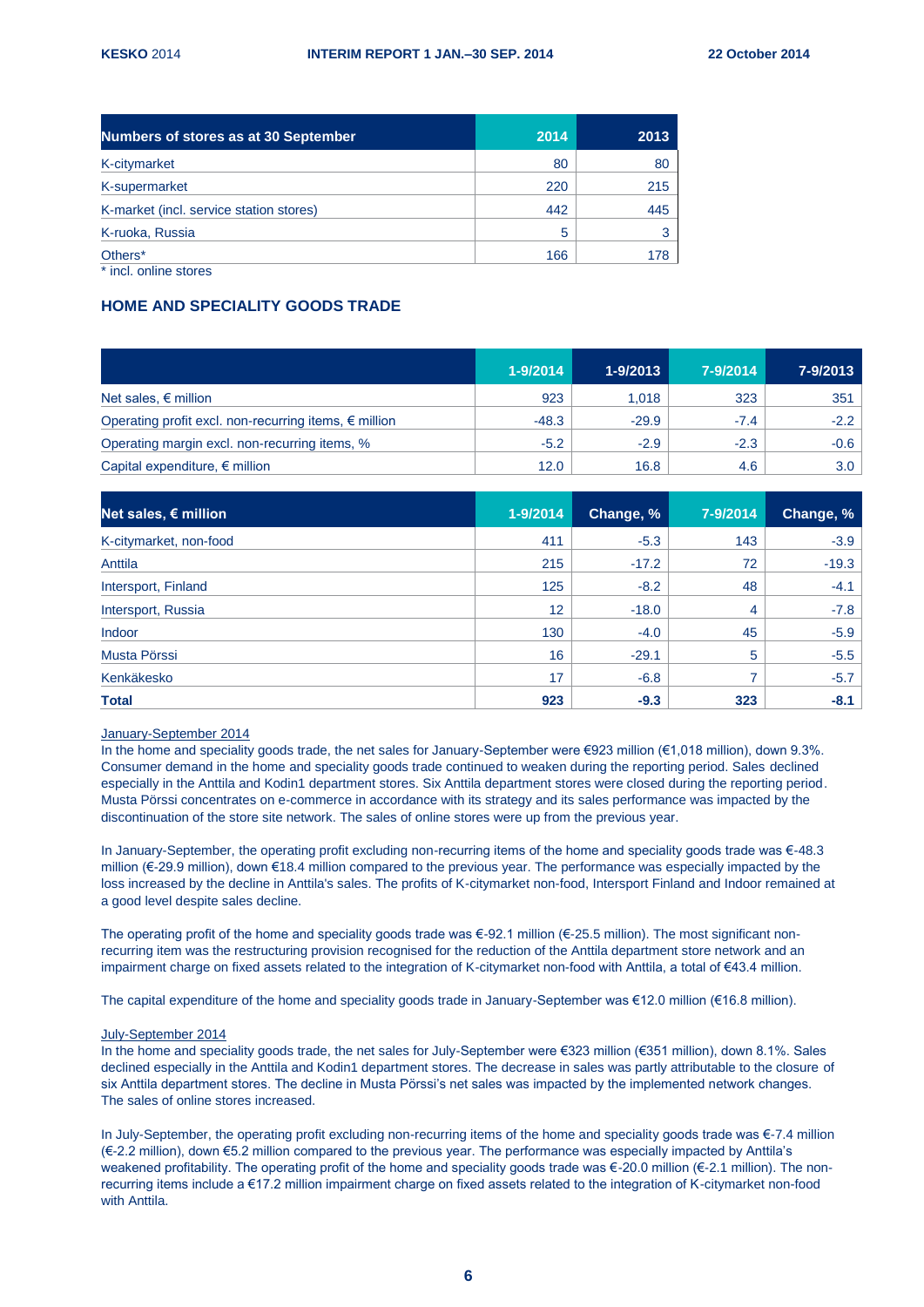The capital expenditure of the home and speciality goods trade was  $\epsilon$ 4.6 million ( $\epsilon$ 3.0 million).

In July-September, the Intersport.fi online store was opened in Finland and an Intersport store in St. Petersburg. In July-September, five Anttila department stores, five Musta Pörssi stores, an Intersport store in Itäkeskus, Helsinki (a new replacement store will open in November 2014), an Andiamo store at the Jumbo shopping centre, Vantaa and a Kookenkä store in Tapiola, Espoo were closed.

| Numbers of stores as at 30 September                                | 2014 | 2013 |
|---------------------------------------------------------------------|------|------|
| K-citymarket, non-food*                                             | 81   | 81   |
| Anttila department stores*                                          | 25   | 31   |
| Kodin1 department stores for interior decoration and home<br>goods* | 13   | 13   |
| Intersport, Finland*                                                | 62   | 62   |
| <b>Budget Sport*</b>                                                | 11   | 11   |
| <b>Asko and Sotka</b>                                               | 87   | 84   |
| Musta Pörssi*                                                       | 1    | 6    |
| Kookenkä*                                                           | 44   | 46   |
| Anttila, Baltics*                                                   | 3    | 3    |
| Intersport, Russia                                                  | 19   | 20   |
| Asko and Sotka, Baltics*                                            | 10   | 10   |
| * incl. online stores                                               |      |      |

# **BUILDING AND HOME IMPROVEMENT TRADE**

|                                                                | $1 - 9/2014$ | 1-9/2013 | 7-9/2014 | 7-9/2013      |
|----------------------------------------------------------------|--------------|----------|----------|---------------|
| Net sales, $\epsilon$ million                                  | 2,013        | 2.012    | 696      | 710           |
| Operating profit excl. non-recurring items, $\epsilon$ million | 45.8         | 26.8     | 29.6     | 23.9          |
| Operating margin excl. non-recurring items, %                  | 2.3          | 1.3      | 4.3      | $3.4^{\circ}$ |
| Capital expenditure, $\epsilon$ million                        | 43.7         | 26.4     | 16.4     | 4.8           |

| Net sales, $\epsilon$ million | 1-9/2014 | Change, % | 7-9/2014 | Change, % |
|-------------------------------|----------|-----------|----------|-----------|
| Rautakesko, Finland           | 914      | $-0.3$    | 288      | $-4.1$    |
| K-rauta, Sweden               | 152      | $-5.3$    | 52       | $-9.4$    |
| Byggmakker, Norway            | 338      | $-8.6$    | 118      | $-10.6$   |
| K-rauta, Estonia              | 59       | $+14.6$   | 23       | $+10.8$   |
| K-rauta, Latvia               | 40       | $+2.9$    | 15       | $-2.1$    |
| Senukai, Lithuania            | 226      | $+18.3$   | 89       | $+15.1$   |
| K-rauta, Russia               | 190      | $-7.8$    | 73       | $-7.2$    |
| OMA, Belarus                  | 97       | $+22.2$   | 40       | $+35.2$   |
| <b>Total</b>                  | 2,013    | $+0.1$    | 696      | $-1.9$    |

January-September 2014

In the building and home improvement trade, the net sales for January-September were €2,013 million (€2,012 million), up 0.1%. In terms of local currencies, the net sales growth in the building and home improvement trade was 3.7%.

In Finland, the net sales for January-September were €914 million (€916 million), a decrease of 0.3%. The building and home improvement products contributed €626 million to the net sales in Finland, an increase of 0.2%. The agricultural supplies trade contributed €287 million to the net sales, down 1.4%.

The retail sales of the K-rauta and Rautia chains in Finland were down by 0.5% to €786 million (VAT 0%). The sales of Rautakesko B2B Service increased by 0.6%. The K-Group's sales of building and home improvement products in Finland decreased by a total of 0.4% and the total market (VAT 0%) is estimated to have fallen by some 3% (Kesko's own estimate). The retail sales of the K-maatalous chain were €355 million (VAT 0%), up 1.0%.

In January-September, the net sales from the foreign operations of the building and home improvement trade were €1,100 million (€1,095 million), an increase of 0.4%. In terms of local currencies, the net sales from foreign operations increased by 7.1%. In Sweden and Norway, net sales in local currencies were at the previous year's level. In Russia, net sales in roubles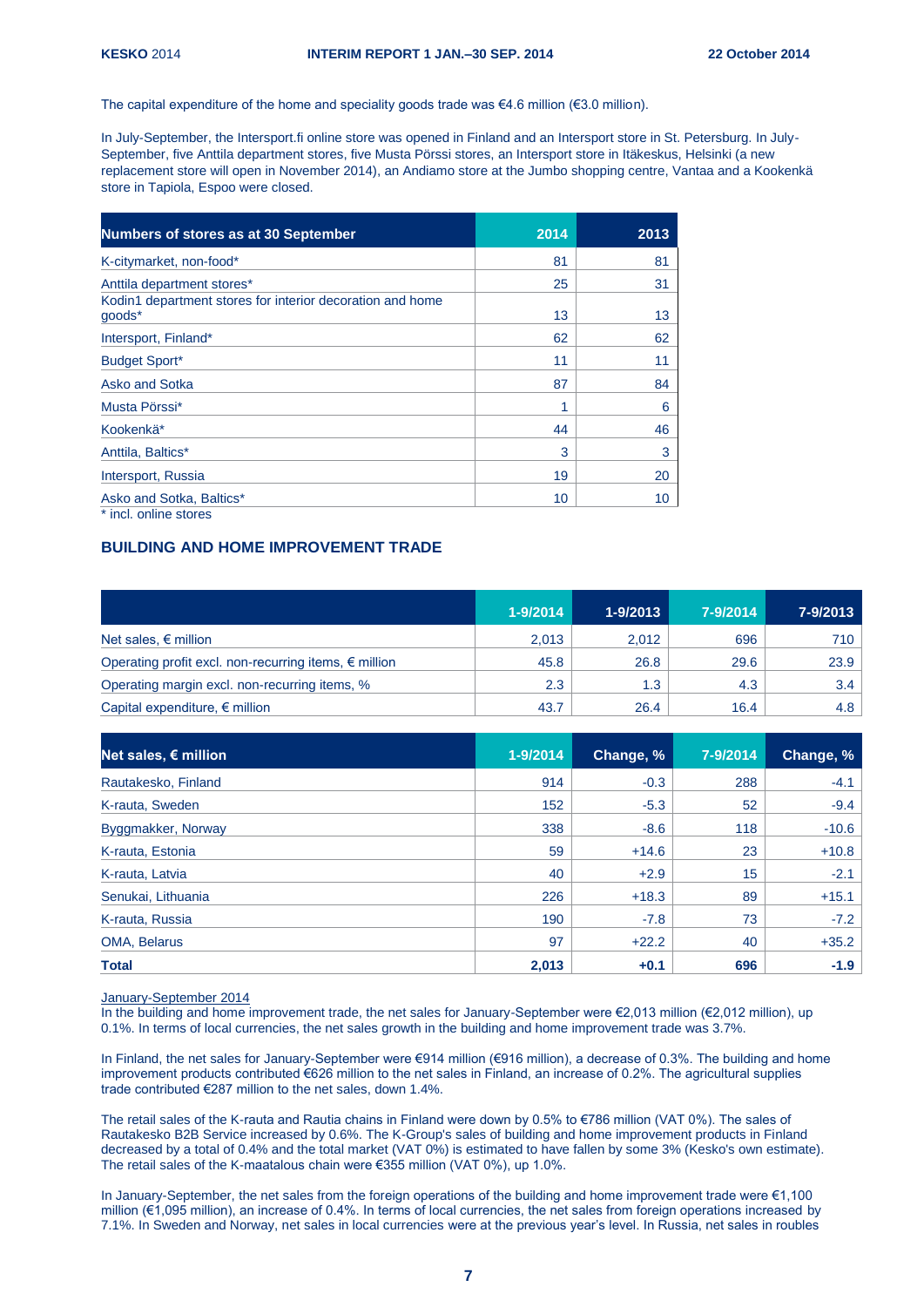increased by 6.2%. Foreign operations contributed 54.6% (54.5%) to the net sales of the building and home improvement trade.

In January-September, the operating profit excluding non-recurring items of the building and home improvement trade was €45.8 million (€26.8 million), up €19.0 million compared to the previous year. Due to sales increase and enhancement measures, profit performance was clearly positive. The profit performance improved especially in foreign operations. The operating profit of the building and home improvement trade was €42.3 million (€25.9 million). Non-recurring items include a restructuring provision of €5.3 million related to changes in the retail business of Byggmakker in Norway.

In January-September, the capital expenditure of the building and home improvement trade totalled €43.7 million (€26.4 million), of which 73.4% (45.3%) abroad. Capital expenditure in store sites represented 85.6% of total capital expenditure.

#### July-September 2014

In the building and home improvement trade, the net sales for July-September were €696 million (€710 million), down 1.9%. In terms of local currencies, the net sales growth in the building and home improvement trade was 0.1%.

In Finland, net sales were €288 million (€301 million), a decrease of 4.1%. The building and home improvement products contributed €199 million to the net sales in Finland, a decrease of 4.4%. The agricultural supplies trade contributed €90 million to the net sales, down 3.5%. In July-September, the retail sales of the K-rauta and Rautia chains in Finland were down by 4.0% to €296 million (VAT 0%). According to Kesko's estimate, the market share of the building and home improvement trade increased in July-September. The sales of Rautakesko B2B Service decreased by 3.7%. The retail sales of the K-maatalous chain were  $€117$  million (VAT 0%), up 1.7%.

The net sales from the foreign operations of the building and home improvement trade were €408 million (€409 million), a decrease of 0.3%. In terms of local currencies, the net sales from foreign operations increased by 3.2%. In Sweden, net sales in kronas were down by 3.8%. In Norway, net sales in krones were down by 6.6%. In Russia, net sales in roubles increased by 3.2%. Foreign operations contributed 58.6% (57.6%) to the net sales of the building and home improvement trade.

In July-September, the operating profit excluding non-recurring items of the building and home improvement trade was €29.6 million (€23.9 million), up €5.7 million compared to the previous year due to sales increase and enhancement measures. The financial performance of the foreign operations of the building and home improvement trade improved. Operating profit was €23.5 million (€23.9 million).

The capital expenditure of the building and home improvement trade was €16.4 million (€4.8 million), of which 62.4% (36.3%) abroad.

In September, a replacement building and home improvement store was opened in St. Petersburg, Russia. In Belarus, the third building and home improvement store of Minsk was opened in September.

| <b>Numbers of stores as at 30 September</b>                                                                                                                                                                     | 2014 | 2013 |
|-----------------------------------------------------------------------------------------------------------------------------------------------------------------------------------------------------------------|------|------|
| K-rauta*                                                                                                                                                                                                        | 42   | 42   |
| Rautia <sup>*</sup>                                                                                                                                                                                             | 97   | 99   |
| K-maatalous*                                                                                                                                                                                                    | 81   | 83   |
| K-rauta, Sweden                                                                                                                                                                                                 | 20   | 21   |
| Byggmakker, Norway                                                                                                                                                                                              | 86   | 91   |
| K-rauta, Estonia                                                                                                                                                                                                | 8    | 8    |
| K-rauta, Latvia                                                                                                                                                                                                 | 8    | 8    |
| Senukai, Lithuania                                                                                                                                                                                              | 19   | 17   |
| K-rauta, Russia                                                                                                                                                                                                 | 13   | 14   |
| OMA, Belarus<br>the contract and contract the contract of<br>$\ddot{\phantom{0}}$<br><b>Sales Contract Contract Contract</b><br>the contract of the contract of the contract of the contract of the contract of | 11   | 9    |

In addition, the stores offer e-commerce services to their customers.

\* in 2014, 46 Rautia stores also operated as K-maatalous stores in 2013,

1 K-rauta store and 47 Rautia stores also operated as K-maatalous stores

# **CAR AND MACHINERY TRADE**

|                                                                | $1 - 9/2014$ | $1 - 9/2013$ | 7-9/2014 | 7-9/2013 |
|----------------------------------------------------------------|--------------|--------------|----------|----------|
| Net sales, $\epsilon$ million                                  | 796          | 811          | 240      | 260      |
| Operating profit excl. non-recurring items, $\epsilon$ million | 27.8         | 30.6         | 8.7      | 9.8      |
| Operating margin excl. non-recurring items, %                  | 3.5          | 3.8          | 3.6      | 3.8      |
| Capital expenditure, $\epsilon$ million                        | 11.6         | 11.8         | 2.2      | 3.0      |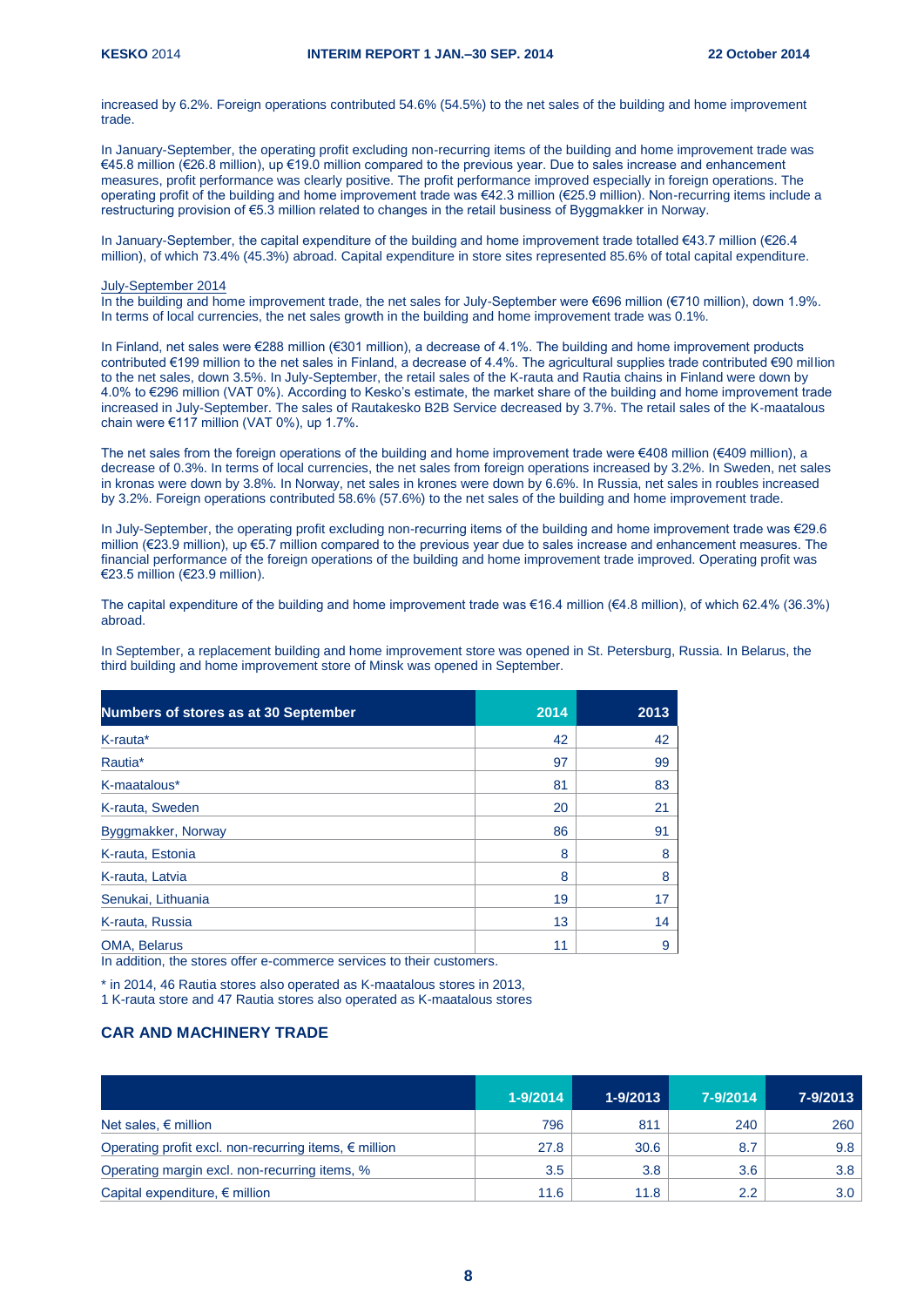| Net sales, $\epsilon$ million | $1 - 9/2014$ | Change, % | 7-9/2014 | Change, % |
|-------------------------------|--------------|-----------|----------|-----------|
| <b>VV-Auto</b>                | 583          | $+2.5$    | 173      | $+0.4$    |
| Konekesko                     | 213          | $-12.2$   | 68       | $-23.5$   |
| <b>Total</b>                  | 796          | $-1.9$    | 240      | $-7.7$    |

#### January-September 2014

In the car and machinery trade, the net sales for January-September were €796 million (€811 million), down 1.9%.

VV-Auto's net sales for January-September were €583 million (€569 million), an increase of 2.5%. In January-September, the combined market performance of first time registered passenger cars and vans was +2.4%.

In January-September, the combined market share of passenger cars and vans imported by VV-Auto was 20.7% (20.5%). Volkswagen was the market leader in passenger cars and vans.

Konekesko's net sales for January-September were €213 million (€243 million), down 12.2% compared to the previous year. Net sales in Finland were €131 million, down 7.2%. The net sales from Konekesko's foreign operations were €83 million, down 18.9%. The net sales decline was especially impacted by the weak market performance of the agricultural machinery trade in Finland and the Baltic countries.

In January-September, the operating profit excluding non-recurring items of the car and machinery trade was €27.8 million (€30.6 million), down €2.8 million compared to the previous year. The adjustment of costs and inventories has been implemented as planned. Profitability in the car trade remained at a good level despite the weakened market situation.

The operating profit for January-September was €27.8 million (€30.6 million).

The capital expenditure of the car and machinery trade in January-September was €11.6 million (€11.8 million).

July-September 2014

In July-September, the net sales of the car and machinery trade were €240 million (€260 million), down 7.7%.

VV-Auto's net sales for July-September were €173 million (€172 million), an increase of 0.4%. In July-September, the combined market share of passenger cars and vans imported by VV-Auto was 19.9% (20.2%).

Konekesko's net sales for July-September were €68 million (€88 million), down 23.5% compared to the previous year.

In July-September, the operating profit excluding non-recurring items of the car and machinery trade was €8.7 million (€9.8 million), down €1.1 million compared to the previous year. Profitability was weakened by the decrease in sales. The operating profit for July-September was €8.7 million (€9.8 million).

The capital expenditure of the car and machinery trade in July-September was €2.2 million (€3.0 million).

| <b>Numbers of stores as at 30 September</b> | 2014 | 2013 |
|---------------------------------------------|------|------|
| VV-Auto, retail trade                       |      |      |
| Konekesko                                   |      |      |

#### **CHANGES IN THE GROUP COMPOSITION**

No significant changes took place in the Group composition during the reporting period.

# **SHARES, SECURITIES MARKET AND BOARD AUTHORISATIONS**

At the end of September 2014, the total number of Kesko Corporation shares was 100,019,752, of which 31,737,007, or 31.7%, were A shares and 68,282,745, or 68.3%, were B shares. At 30 September 2014, Kesko Corporation held 1,004,106 own B shares as treasury shares. These treasury shares accounted for 1.47% of the number of B shares and 1.00% of the total number of shares, and 0.26% of votes carried by all shares of the company. The total number of votes carried by all shares was 385,652,815. Each A share carries ten (10) votes and each B share one (1) vote. The company cannot vote with own shares held as treasury shares and no dividend is paid on them. At the end of September 2014, Kesko Corporation's share capital was €197,282,584. During the reporting period, there were no changes in the number of shares.

The price of a Kesko A share quoted on Nasdaq Helsinki was €26.80 at the end of 2013, and €27.50 at the end of September 2014, representing an increase of 2.6%. Correspondingly, the price of a B share was €26.80 at the end of 2013, and €28.35 at the end of September 2014, representing an increase of 5.8%. In January-September, the highest A share price was €32.31 and the lowest was €26.15. The highest B share price was €33.33 and the lowest was €26.15. In January-September, the Nasdaq Helsinki All-Share index (OMX Helsinki) was up 4.5% and the weighted OMX Helsinki Cap index 4.0%. The Retail Sector Index was down 1.3%.

At the end of September 2014, the market capitalisation of A shares was €873 million, while that of B shares was €1,907 million, excluding the shares held by the parent company. The combined market capitalisation of A and B shares was €2,780 million, an increase of €119 million from the end of 2013. In January-September 2014, a total of 1.5 (0.8) million A shares were traded on Nasdaq Helsinki, up 99.0%. The exchange value of A shares was €44 million. The number of B shares traded was 34.5 (31.4) million, up 10.1%. The exchange value of B shares was €1,032 million. Nasdaq Helsinki accounted for 66%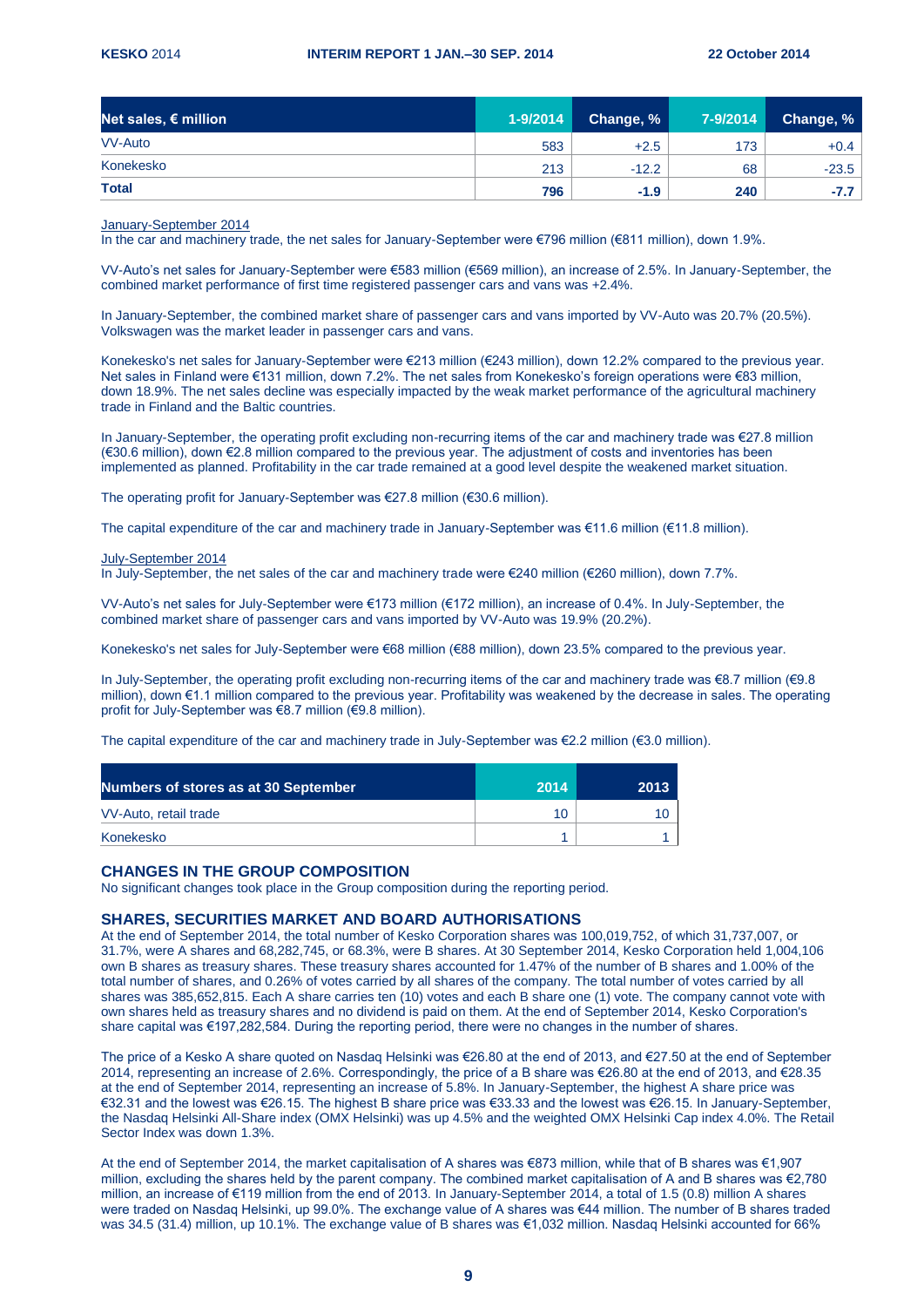of Kesko A and B share trading in January-September 2014. Kesko shares were also traded on multilateral trading facilities, the most significant of which were BATS Chi-X with 26% and Turquoise with 7% of the trading (source: Fidessa).

The company operated the 2007 option scheme for management and other key personnel, under which the share subscription period of 2007C share options ran from 1 April 2012 to 30 April 2014 (subscription period has expired). The share options were included on the official list of the Helsinki stock exchange from the beginning of the share subscription periods. A total of 94,859 2007C share options were traded during the reporting period at a total value of €1,688,524. The option scheme has expired and the share subscription periods of the 2007A, 2007B and 2007C share options under the option scheme and their trading on the official list have ended.

The Board has the authority, granted by the Annual General Meeting of 16 April 2012 and valid until 30 June 2015, to issue a total maximum of 20,000,000 new B shares. The shares can be issued against payment for subscription by shareholders in a directed issue in proportion to their existing shareholdings regardless of whether they consist of A or B shares, or, deviating from the shareholder's pre-emptive right, in a directed issue, if there is a weighty financial reason for the company, such as using the shares to develop the company's capital structure, and financing possible acquisitions, investments or other arrangements within the scope of the company's business operations. The amount paid for the shares is recognised in the reserve of invested non-restricted equity. The authorisation also includes the Board's authority to decide on the share subscription price, the right to issue shares against non-cash consideration and the right to make decisions on other matters concerning share issuances.

In addition, the Board had the authority, granted by the Annual General Meeting of 8 April 2013 and valid until 30 September 2014, to decide on the acquisition of a maximum of 500,000 own B shares. Kesko's Board of Directors made the decision in February 2014 to start acquiring own B shares. The decision to start acquisition was announced in a stock exchange release on 4 February 2014 and acquisition was started on 18 February 2014. The maximum amount of own B shares the Board was authorised to acquire, 500,000, was purchased by 31 March 2014, and the authorisation is thus fully used. Each purchase of own shares was announced in a stock exchange release at the end of the day on which the purchase was made. At 30 September 2014, Kesko Corporation held a total of 1,004,106 own B shares as treasury shares. In addition, the Board has the authority, valid until 30 June 2017, to decide on the issuance of the maximum of 1,000,000 own B shares held as treasury shares by the company.

On 4 February 2014, the Board decided to grant own B shares held by the company as treasury shares to persons included in the target group of the 2013 vesting period, based on the authority to issue own shares granted by the Annual General Meeting held on 8 April 2013, and the fulfilment of the vesting criteria of the 2013 vesting period of Kesko's three-year sharebased compensation plan. The issuance of a total of 50,520 own B shares, referred to above, was announced in a stock exchange release on 24 March 2014 and on 25 March 2014. In January-September, a total of 5,642 shares granted based on the fulfilment of the vesting criteria of the 2011-2013 vesting periods were returned to the company in accordance with the terms and conditions of the share-based compensation plan. The shares returned during the reporting period were announced in a stock exchange notification on 7 February 2014, 23 May 2014 and 25 July 2014. Further information on the Board's authorisations is available at www.kesko.fi.

Based on the share-based compensation plan 2014-2016 decided by the Board, a total of 600,000 own B shares held by the company as treasury shares can be granted within a period of 3 years based on the fulfilment of the vesting criteria. The Board will separately decide on the vesting criteria and target group for each vesting period. The share-based compensation plan was announced in a stock exchange release on 4 February 2014.

At the end of September 2014, the number of shareholders was 40,549, which is 2,260 less than at the end of 2013. At the end of September, foreign ownership of all shares was 28%. At the end of September, foreign ownership of B shares was 40%.

#### **FLAGGING NOTIFICATIONS**

Kesko Corporation did not receive flagging notifications during the reporting period.

## **KEY EVENTS DURING THE REPORTING PERIOD**

In the home and speciality goods trade and the building and home improvement trade, the importance of e-commerce and online services has greatly increased and the improvement of competitiveness necessitates major renewal. In response to these requirements, Kesko is seeking synergies especially in the production of online services and the development of concepts. At the same time, the planned changes will form a basis to improve profitability and the organisational structure will be evaluated. Also the integration of the building and home improvement trade with the home and speciality goods trade, as well as the integration of the non-food part of the K-citymarket chain, currently part of the home and speciality goods division, into Kesko Food operations, are planned. (Stock exchange release on 24 September 2014)

Kesko Corporation's Board of Directors has appointed Mikko Helander, Master of Science (Technology), as Kesko Corporation's Managing Director and Kesko Group's President and Chief Executive Officer as from 1 January 2015. Mikko Helander (b. 1960) joined Kesko as Executive Vice President and Member of the Group Management Board on 1 October 2014 and will take up the position of President and CEO on 1 January 2015. Starting from 1 January 2015, President and CEO Matti Halmesmäki will continue as a special advisor and in special assignments to be agreed with Kesko's Board of Directors until 31 May 2015 when he will retire. (Stock exchange release on 28 May 2014 and 19 September)

As a result of the cooperation negotiations to improve Anttila's profitability, the decision was made to close eight Anttila department stores operating in leased premises. The department stores to be closed have a total of some 210 employees. In addition, 25 full-time equivalents will be reduced in other Anttila department stores. Cooperation negotiations were also started in the Kodin1 chain and after their completion, the decision was made to close four Kodin1 department stores in the Kodin1 department store chain. Cooperation negotiations were also started in the central units of Anttila Oy and K-citymarket Oy. (Stock exchange release on 31 March 2014)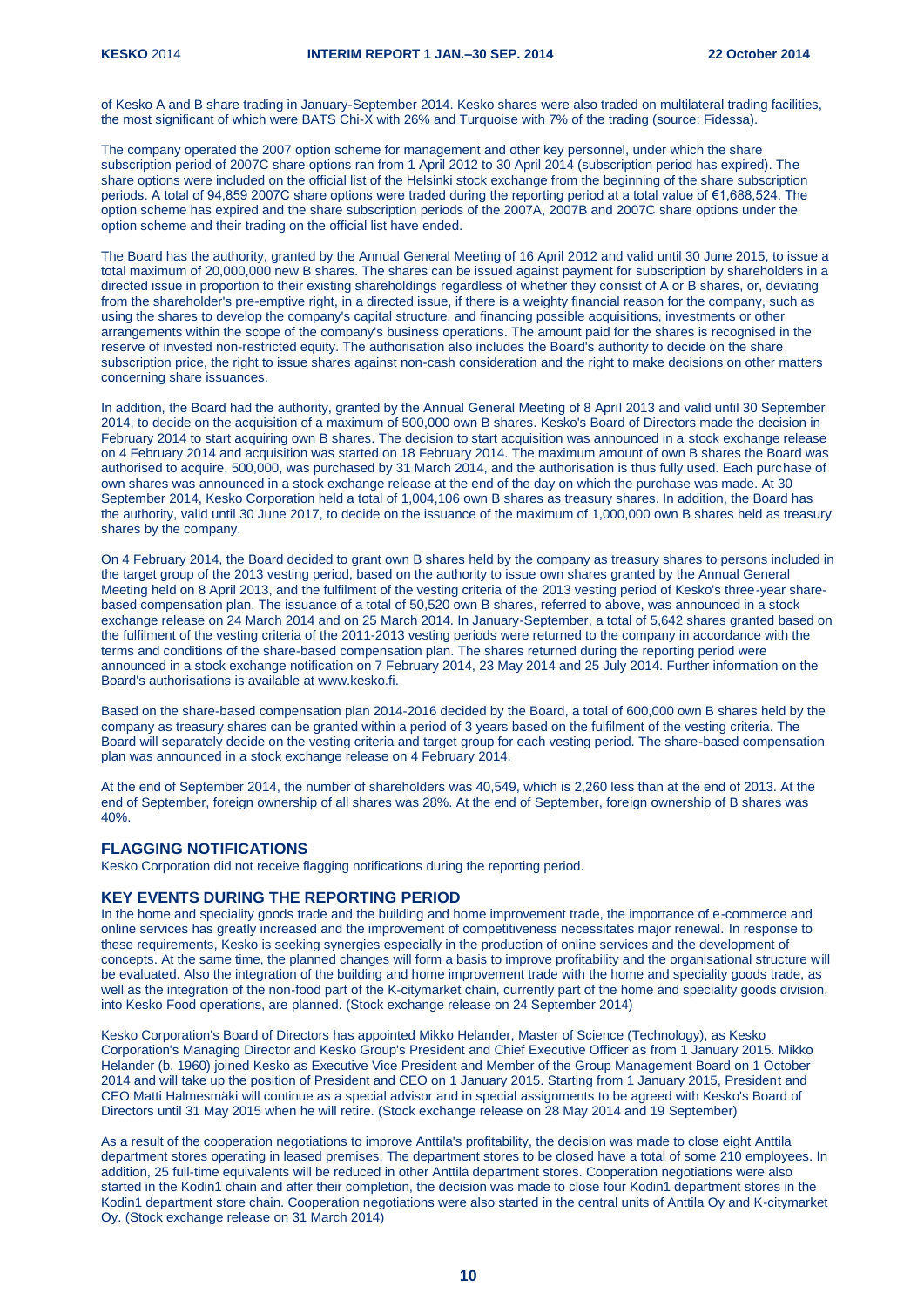Kestra Kiinteistöpalvelut Oy, a subsidiary of Kesko Corporation, announced that it would not participate in further financing of Fennovoima Ltd's Hanhikivi 1 nuclear power project due to the related financial, contractual and schedule uncertainties. (Stock exchange release on 27 March 2014)

# **EVENTS AFTER THE REPORTING PERIOD**

Cooperation negotiations concerning the planned changes in Kesko's home and speciality goods trade, building and home improvement trade and food trade started. A total of approximately 2,800 people are included in the negotiations and the total reduction need in the companies is estimated at a maximum of 230 full-time equivalents. The impacts of the planned changes on personnel will be specified for the companies in more detail as the planning and the negotiations progress. (Stock exchange release on 7 October 2014)

# **RESOLUTIONS OF THE 2014 ANNUAL GENERAL MEETING AND DECISIONS OF THE BOARD'S ORGANISATIONAL MEETING**

Kesko Corporation's Annual General Meeting, held on 7 April 2014, adopted the financial statements for 2013 and discharged the Board members and the Managing Director from liability. The General Meeting also resolved, as proposed by the Board, to distribute €1.40 per share as dividends, or a total of €138,484,759.00. The dividend pay date was 17 April 2014. The General Meeting resolved that the number of Board members be unchanged at seven. In addition, the General Meeting resolved to leave the Board members' fees and the basis for reimbursement of expenses unchanged. The term of office of each of the seven (7) Board members elected by the Annual General Meeting on 16 April 2012, namely Esa Kiiskinen (Ch.), Seppo Paatelainen (Deputy Ch.), Ilpo Kokkila, Tomi Korpisaari, Maarit Näkyvä, Toni Pokela and Virpi Tuunainen, will expire at the close of the 2015 Annual General Meeting in accordance with Kesko's Articles of Association.

The General Meeting elected PricewaterhouseCoopers Oy as the company's auditor, with APA Johan Kronberg as the auditor with principal responsibility. The General Meeting also approved the Board's proposal that it be authorised to decide on donations in a total maximum of €300,000 for charitable or corresponding purposes until the Annual General Meeting to be held in 2015.

The organisational meeting of the company's Board of Directors, held after the Annual General Meeting, decided to keep the compositions of the Audit Committee and the Remuneration Committee unchanged.

The resolutions of the Annual General Meeting and the decisions of the Board's organisational meeting were announced in more detail in stock exchange releases on 7 April 2014.

#### **RESPONSIBILITY**

In September, Kesko was included in the Dow Jones Sustainability Indices DJSI World and DJSI Europe for the 12th time. Kesko obtained its highest scores in risk and crisis management, codes of conduct and supply chain management.

The target of the Youth Guarantee in the K-Group programme, to employ 1,000 young people by the end of 2014, was achieved six months ahead of the deadline. By the end of August, 1,500 young people had found employment in Kesko and K-stores with the help of the Youth Guarantee.

The Rehabilitation Foundation and Kesko are implementing a joint project for supporting working ability and learning at the beginning of career. One of its aims is to identify learning difficulties and increase awareness of them.

K-food stores introduced a bottle return raffle from which proceeds are directed to the Mannerheim League for Child Welfare or the Association of Friends of the University Children's hospitals every six months. The objective is to extend the raffle to some 260 K-food stores this year.

#### **RISK MANAGEMENT**

Kesko Group has an established and comprehensive risk management process. Risks and their management responses are regularly assessed within the Group and reported to the Group management. Kesko's risk management and risks associated with business operations are described in more detail on Kesko's website in the Corporate Governance section.

The most significant near-future risks in Kesko's business operations are associated with the general development of the economic situation and consumer confidence, as well as their impact on Kesko's sales and profit. Because of the continuing crisis in Ukraine, the country risks of Russia remain at a higher level than before. In other respects, no material change is estimated to have taken place in 2014 in the risks described in the report by the Board of Directors and financial statements for 2013 and the risks described on Kesko's website.

The risks and uncertainties related to economic development are described in the section future outlook of this release.

# **FUTURE OUTLOOK**

Estimates of the future outlook for Kesko Group's net sales and operating profit excluding non-recurring items are given for the 12 months following the reporting period (10/2014-9/2015) in comparison with the 12 months preceding the reporting period (10/2013-9/2014).

Future prospects for the general economic situation and consumer demand continue to be characterised by significant uncertainty. Due to the weakened economic situation and the decline in consumers' purchasing power, demand in the trading sector is expected to remain weak.

Kesko Group's net sales and operating profit excluding non-recurring items for the next 12 months are expected to remain at the level of the preceding 12 months.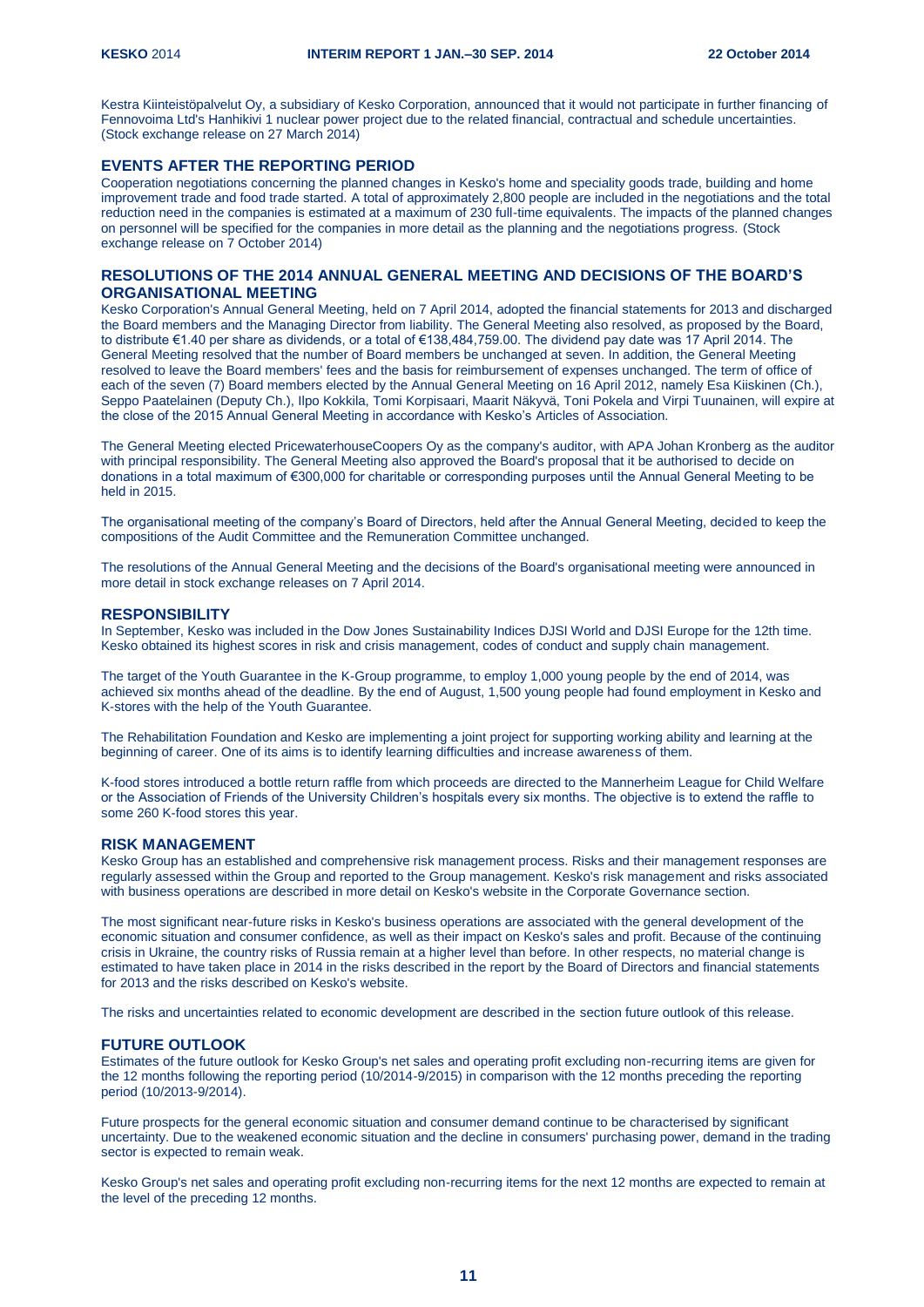Helsinki, 21 October 2014 Kesko Corporation Board of Directors

The information in the interim report release is unaudited.

**Further information** is available from Jukka Erlund, Senior Vice President, Chief Financial Officer, telephone +358 105 322 113 and Eva Kaukinen, Vice President, Group Controller, telephone +358 105 322 338. A Finnish-language webcast from the media and analyst briefing on the interim report can be accessed at www.kesko.fi at 11.00. An English-language web conference on the interim report will be held today at 14:30 (Finnish time). The web conference login is available at www.kesko.fi.

Kesko Corporation's financial statements for 2014 will be released on 10 February 2015. In addition, Kesko Group's sales figures are published each month. News releases and other company information are available on Kesko's website at www.kesko.fi.

#### **KESKO CORPORATION**

Meria Haverinen Vice President, Group Communications

# ATTACHMENTS: TABLES SECTION

Accounting policies Consolidated statement of comprehensive income Consolidated statement of financial position Consolidated statement of changes in equity Consolidated statement of cash flows Group's performance indicators Net sales by segment Operating profit by segment Operating profit excl. non-recurring items by segment Operating margin excl. non-recurring items by segment Capital employed by segment Return on capital employed excl. non-recurring items by segment Capital expenditure by segment Segment information by quarter Change in tangible and intangible assets Related party transactions Fair value hierarchy of financial assets and liabilities Personnel average and at the end of the reporting period Group's commitments Calculation of performance indicators K-Group's retail and B2B sales

**DISTRIBUTION** NASDAQ OMX Helsinki Ltd Main news media www.kesko.fi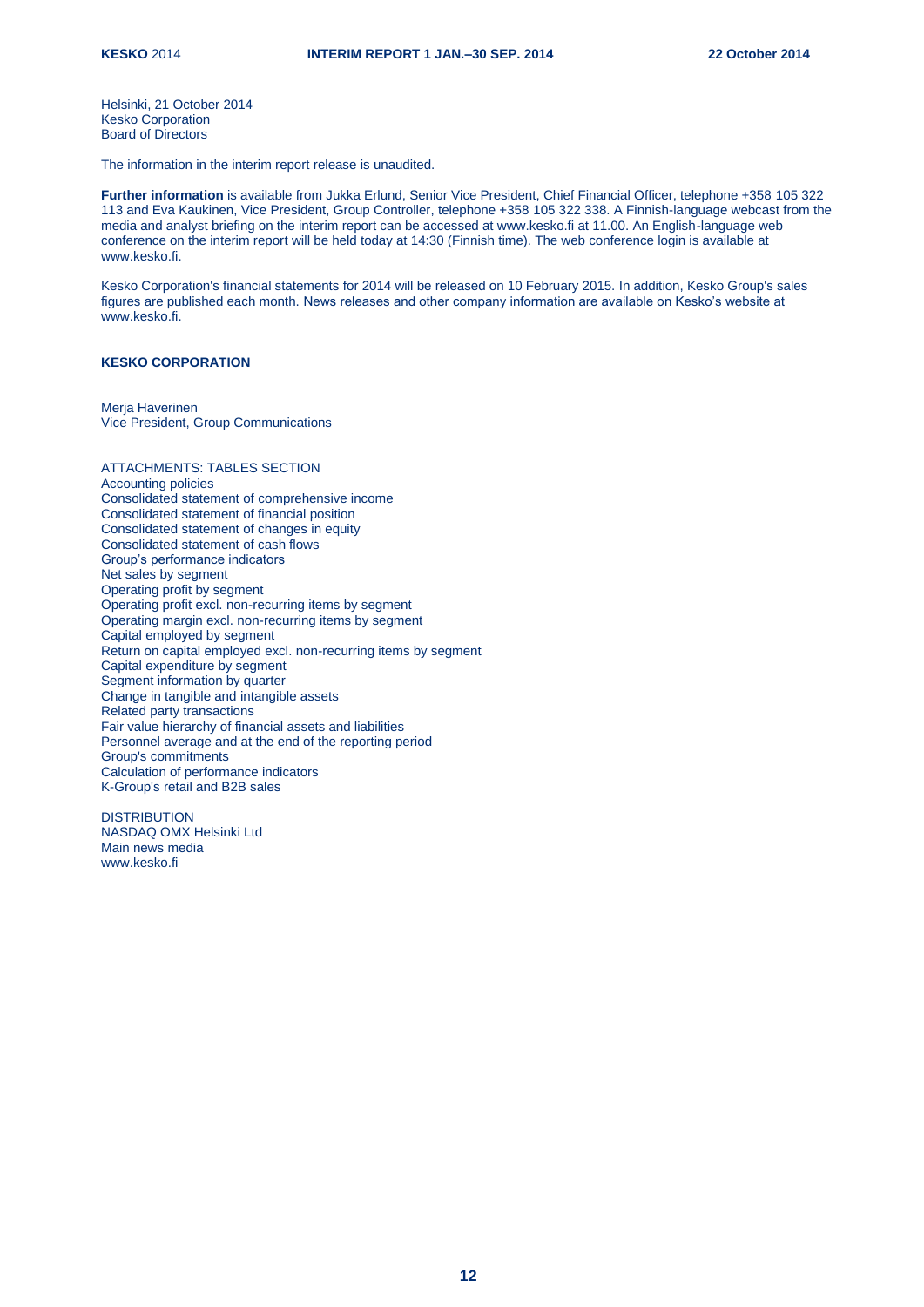# **TABLES SECTION:**

# **Accounting policies**

This interim report has been prepared in accordance with the IAS 34 standard. The interim report has been prepared in accordance with the same accounting principles as the annual financial statements for 2013, with the exception of the following changes due to the adoption of new and revised IFRS standards and IFRIC interpretations:

-IFRS 10 Consolidated financial statements

-IFRS 11 Joint arrangements

-IFRS 12 Disclosure of interests in other entities

The above amendments to standards and interpretations do not have a material impact on the reported income statement and the statement of financial position. The amendment will have an impact on the notes to the financial statements.

## **Consolidated income statement (€ million), condensed**

|                                                                                               | $1 - 9/$<br>2014 | $1 - 9/$<br>2013 | Change,%          | 7-9/<br>2014   | $7 - 9/$<br>2013 | Change,%                | $1 - 12/$<br>2013 |
|-----------------------------------------------------------------------------------------------|------------------|------------------|-------------------|----------------|------------------|-------------------------|-------------------|
| Net sales                                                                                     | 6,804            | 6,953            | $-2.2$            | 2,304          | 2,374            | $-2.9$                  | 9,315             |
| Cost of goods sold                                                                            | $-5,884$         | $-6,020$         | $-2.3$            | $-1,989$       | $-2,055$         | $-3.2$                  | $-8,034$          |
| <b>Gross profit</b>                                                                           | 919              | 933              | $-1.5$            | 315            | 318              | $-1.0$                  | 1,281             |
| Other operating income                                                                        | 531              | 549              | $-3.3$            | 180            | 182              | $-1.4$                  | 734               |
| <b>Staff cost</b>                                                                             | $-453$           | $-449$           | 0.7               | $-138$         | $-139$           | $-0.6$                  | $-611$            |
| Depreciation and impairment charges                                                           | $-133$           | $-114$           | 17.0              | $-56$          | $-37$            | 50.4                    | $-153$            |
| Other operating expenses                                                                      | $-745$           | $-738$           | 0.8               | $-237$         | $-240$           | $-1.3$                  | $-1,003$          |
| <b>Operating profit</b>                                                                       | 120              | 180              | $-33.6$           | 63             | 84               | $-24.7$                 | 248               |
| Interest income and other finance income                                                      | 11               | 15               | $-21.1$           | $\overline{2}$ | 4                | $-40.7$                 | 20                |
| Interest expense and other finance costs                                                      | $-12$            | $-15$            | $-21.9$           | $-4$           | $-5$             | $-15.0$                 | $-20$             |
| <b>Exchange differences</b>                                                                   | $-1$             | $-5$             | $-86.7$           | $\mathbf 0$    | $-2$             | $-84.2$                 | -6                |
| Share of results of equity accounted                                                          |                  |                  |                   |                |                  |                         |                   |
| investments                                                                                   | $\mathbf 0$      | $-1$             | $\left(  \right)$ | $\mathbf 0$    | $\mathbf 0$      | $\left( \ldots \right)$ | $\mathbf 0$       |
| <b>Profit before tax</b>                                                                      | 119              | 174              | $-32.0$           | 62             | 81               | $-24.2$                 | 242               |
| Income tax                                                                                    | $-31$            | $-52$            | $-40.4$           | $-16$          | -24              | $-32.6$                 | $-58$             |
| Net profit for the period                                                                     | 87               | 122              | $-28.4$           | 46             | 57               | $-20.8$                 | 185               |
| Attributable to                                                                               |                  |                  |                   |                |                  |                         |                   |
| Owners of the parent                                                                          | 79               | 114              | $-30.1$           | 40             | 53               | $-23.3$                 | 173               |
| Non-controlling                                                                               |                  |                  |                   |                |                  |                         |                   |
| interests                                                                                     | 8                | 8                | $-5.0$            | 5              | 5                | 6.1                     | 12                |
| Earnings per share $(\epsilon)$<br>for profit attributable to<br>equity holders of the parent |                  |                  |                   |                |                  |                         |                   |
| <b>Basic</b>                                                                                  | 0.80             | 1.15             | $-30.5$           | 0.41           | 0.53             | $-23.7$                 | 1.75              |
| <b>Diluted</b>                                                                                | 0.80             | 1.15             | $-30.3$           | 0.41           | 0.53             | $-23.5$                 | 1.75              |
| <b>Consolidated statement</b>                                                                 |                  |                  |                   |                |                  |                         |                   |
| of comprehensive income (€ million)                                                           | $1 - 9/$         | $1 - 9/$         |                   | $7 - 9/$       | 7-9/             |                         | $1 - 12/$         |
|                                                                                               | 2014             | 2013             | Change,%          | 2014           | 2013             | Change,%                | 2013              |
| Net profit for the period                                                                     | 87               | 122              | $-28.4$           | 46             | 57               | $-20.8$                 | 185               |
| Items that will not be reclassified                                                           |                  |                  |                   |                |                  |                         |                   |
| subsequently to profit or loss                                                                |                  |                  |                   |                |                  |                         |                   |
| Actuarial gains/losses                                                                        | $-2$             | 6                | (.)               | $\pmb{0}$      | 6                | $\left( \right)$        | 12                |
| Items that may be reclassified                                                                |                  |                  |                   |                |                  |                         |                   |
| subsequently to profit or loss                                                                |                  |                  |                   |                |                  |                         |                   |
| Exchange differences on translating                                                           |                  |                  |                   |                |                  |                         |                   |
| foreign operations                                                                            | -8               | -8               | $-5.3$            | $-2$           | $-2$             | 1.4                     | $-14$             |
| Adjustment for hyperinflation                                                                 | $\overline{4}$   | $\mathbf{1}$     | (.)               | 1              | $-1$             | $\left( \ldots \right)$ | 3                 |
| Cash flow hedge revaluation                                                                   | 1                | $-1$             | (.)               | $\mathbf{1}$   | $\overline{2}$   | $-37.7$                 | $-4$              |
| Revaluation of available-for-sale financial                                                   |                  |                  |                   |                |                  |                         |                   |
| assets                                                                                        | $-3$             | $-3$             | $-17.3$           | 0              | 1                | (.)                     | $-5$              |
| Other items                                                                                   | $\mathbf 0$      | $\Omega$         | $-3.2$            |                |                  |                         | $\mathbf 0$       |
| Total other comprehensive income for the                                                      |                  |                  |                   |                |                  |                         |                   |
| period, net of tax                                                                            | $-8$             | $-6$             | 21.2              | $\mathbf 0$    | 6                | $-99.3$                 | $-8$              |
| Total comprehensive income for the<br>period                                                  | 80               | 116              | $-31.0$           | 46             | 63               | $-27.7$                 | 177               |
| Attributable to                                                                               |                  |                  |                   |                |                  |                         |                   |
| Owners of the parent                                                                          | 69               | 108              | $-35.4$           | 39             | 59               | $-34.5$                 | 166               |
| Non-controlling                                                                               |                  |                  |                   |                |                  |                         |                   |
| interests                                                                                     | 11               | 8                | 25.8              | $\overline{7}$ | 4                | 78.9                    | 11                |
| () Change over 100%                                                                           |                  |                  |                   |                |                  |                         |                   |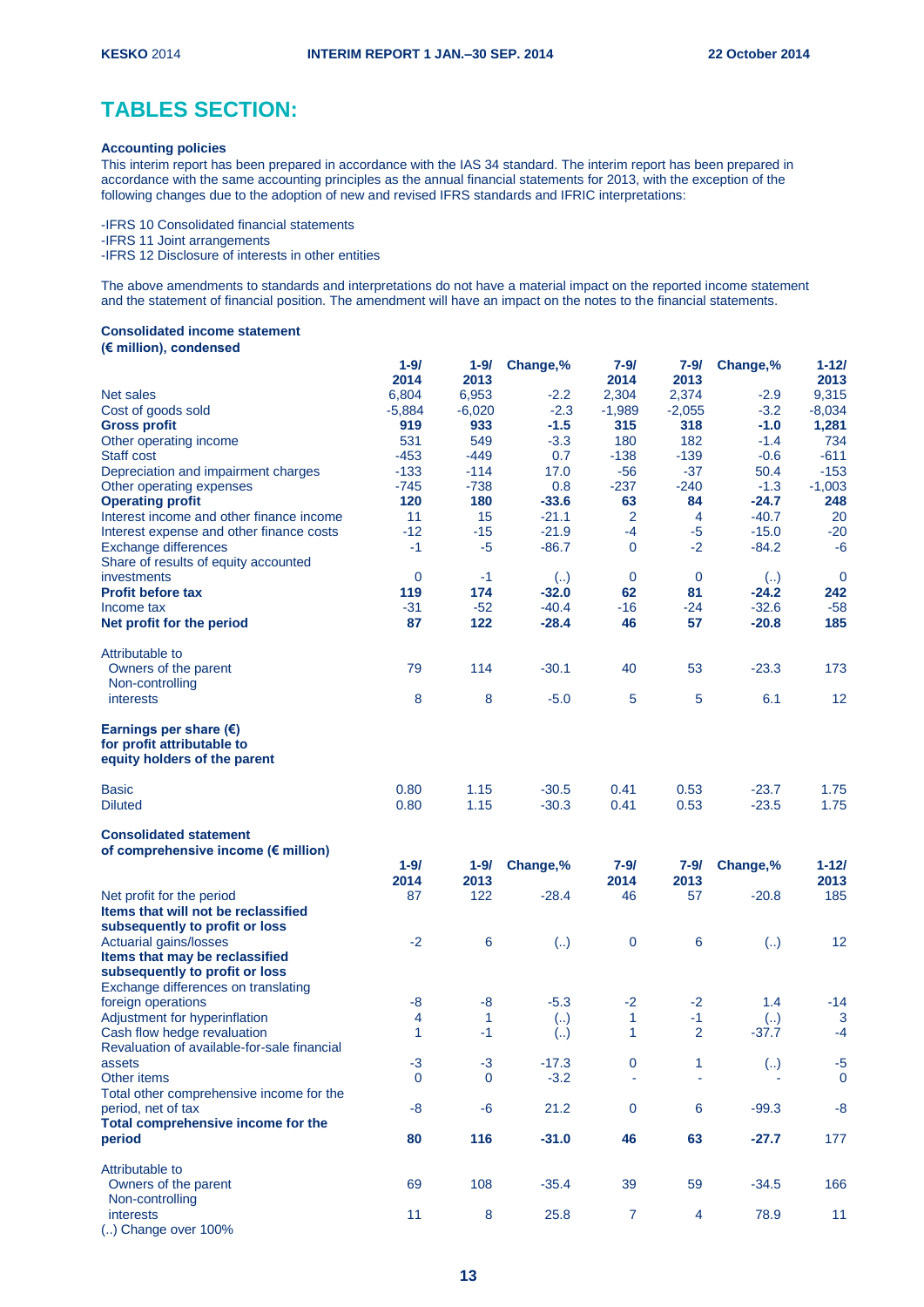## **Consolidated statement of financial position (€ million), condensed**

|                                                  | 30.9.2014 | 30.9.2013 | Change, % | 31.12.2013 |
|--------------------------------------------------|-----------|-----------|-----------|------------|
| <b>ASSETS</b>                                    |           |           |           |            |
| Non-current assets                               |           |           |           |            |
| Tangible assets                                  | 1,666     | 1,661     | 0.4       | 1,651      |
| Intangible assets                                | 180       | 187       | $-3.3$    | 189        |
| Equity accounted investments and other financial |           |           |           |            |
| assets                                           | 106       | 105       | 0.7       | 104        |
| Loans and receivables                            | 13        | 83        | $-84.3$   | 15         |
| <b>Pension assets</b>                            | 170       | 163       | 4.1       | 170        |
| Total                                            | 2,135     | 2,198     | $-2.9$    | 2,131      |
| <b>Current assets</b>                            |           |           |           |            |
| Inventories                                      | 803       | 776       | 3.4       | 797        |
| <b>Trade receivables</b>                         | 655       | 700       | $-6.4$    | 617        |
| Other receivables                                | 149       | 160       | $-6.9$    | 136        |
| Financial assets at fair value                   |           |           |           |            |
| through profit or loss                           | 203       | 174       | 16.7      | 171        |
| Available-for-sale financial assets              | 225       | 260       | $-13.6$   | 398        |
| Cash and cash equivalents                        | 75        | 103       | $-27.1$   | 112        |
| Total                                            | 2.110     | 2,173     | $-2.9$    | 2,231      |
| Non-current assets held for sale                 | 1         | 1         | ä,        | 1          |
| <b>Total assets</b>                              | 4,246     | 4,372     | $-2.9$    | 4,362      |
|                                                  |           |           |           |            |
|                                                  | 30.9.2014 | 30.9.2013 | Change, % | 31.12.2013 |
|                                                  |           |           |           |            |
| <b>EQUITY AND LIABILITIES</b>                    |           |           |           |            |
| <b>Equity</b>                                    | 2,203     | 2,218     | $-0.7$    | 2,279      |
| Non-controlling interests                        | 79        | 70        | 11.7      | 73         |
| <b>Total equity</b>                              | 2,282     | 2,289     | $-0.3$    | 2,352      |
| Non-current liabilities                          |           |           |           |            |
| Interest-bearing liabilities                     | 345       | 358       | $-3.5$    | 355        |
| Non-interest-bearing liabilities                 | 6         | 9         | $-30.8$   | 10         |
| Deferred tax liabilities                         | 67        | 84        | $-20.5$   | 68         |
| Pension obligations                              | 2         | 2         | 12.1      | 2          |
| Provisions                                       | 27        | 20        | 35.0      | 17         |
| <b>Total</b>                                     | 447       | 472       | $-5.4$    | 452        |
| <b>Current liabilities</b>                       |           |           |           |            |
| Interest-bearing liabilities                     | 155       | 210       | $-26.3$   | 199        |
| <b>Trade payables</b>                            | 891       | 911       | $-2.3$    | 825        |
| Other non-interest-bearing liabilities           | 423       | 454       | $-6.7$    | 494        |
| <b>Provisions</b>                                | 48        | 35        | 35.7      | 38         |
| <b>Total</b>                                     | 1,517     | 1,611     | $-5.8$    | 1,557      |
| <b>Total equity and liabilities</b>              | 4,246     | 4,372     | $-2.9$    | 4,362      |

# **Consolidated statement of changes in equity (€ million)**

| Consolidated statement of changes in equity (Chimnon)                                                                       | <b>Share</b><br>capital | <b>Reserves</b> | <b>Currency</b><br>translation<br>differences | <b>Revalu-</b><br>ation<br>reserve | <b>Treasury</b><br>shares | <b>Retained</b><br>earnings | Non-<br>controlling<br><b>interests</b> | <b>Total</b>   |
|-----------------------------------------------------------------------------------------------------------------------------|-------------------------|-----------------|-----------------------------------------------|------------------------------------|---------------------------|-----------------------------|-----------------------------------------|----------------|
| <b>Balance at</b>                                                                                                           |                         |                 |                                               |                                    |                           |                             |                                         |                |
| 1.1.2013<br><b>Shares</b><br>subscribed                                                                                     | 197                     | 442             | $-2$                                          | 10                                 | $-19$                     | 1,578                       | 67                                      | 2,272          |
| with options<br><b>Treasury shares</b><br>Share-based                                                                       |                         | 18              |                                               |                                    |                           |                             |                                         | 18             |
| payments                                                                                                                    |                         |                 |                                               |                                    | $\overline{2}$            |                             | $\bf{0}$                                | $\overline{2}$ |
| <b>Dividends</b>                                                                                                            |                         |                 |                                               |                                    |                           | $-118$                      | $-5$                                    | $-122$         |
| Other changes<br>Net profit for the                                                                                         |                         | 0               |                                               |                                    |                           | 3                           |                                         | 3              |
| period                                                                                                                      |                         |                 |                                               |                                    |                           | 114                         | 8                                       | 122            |
| Other comprehen-<br>sive income<br>Items that will not<br>be reclassified<br>subsequently to<br>profit or loss<br>Actuarial |                         |                 |                                               |                                    |                           |                             |                                         |                |
| gains/losses<br>Items that may be                                                                                           |                         |                 |                                               |                                    |                           | 7                           |                                         | 7              |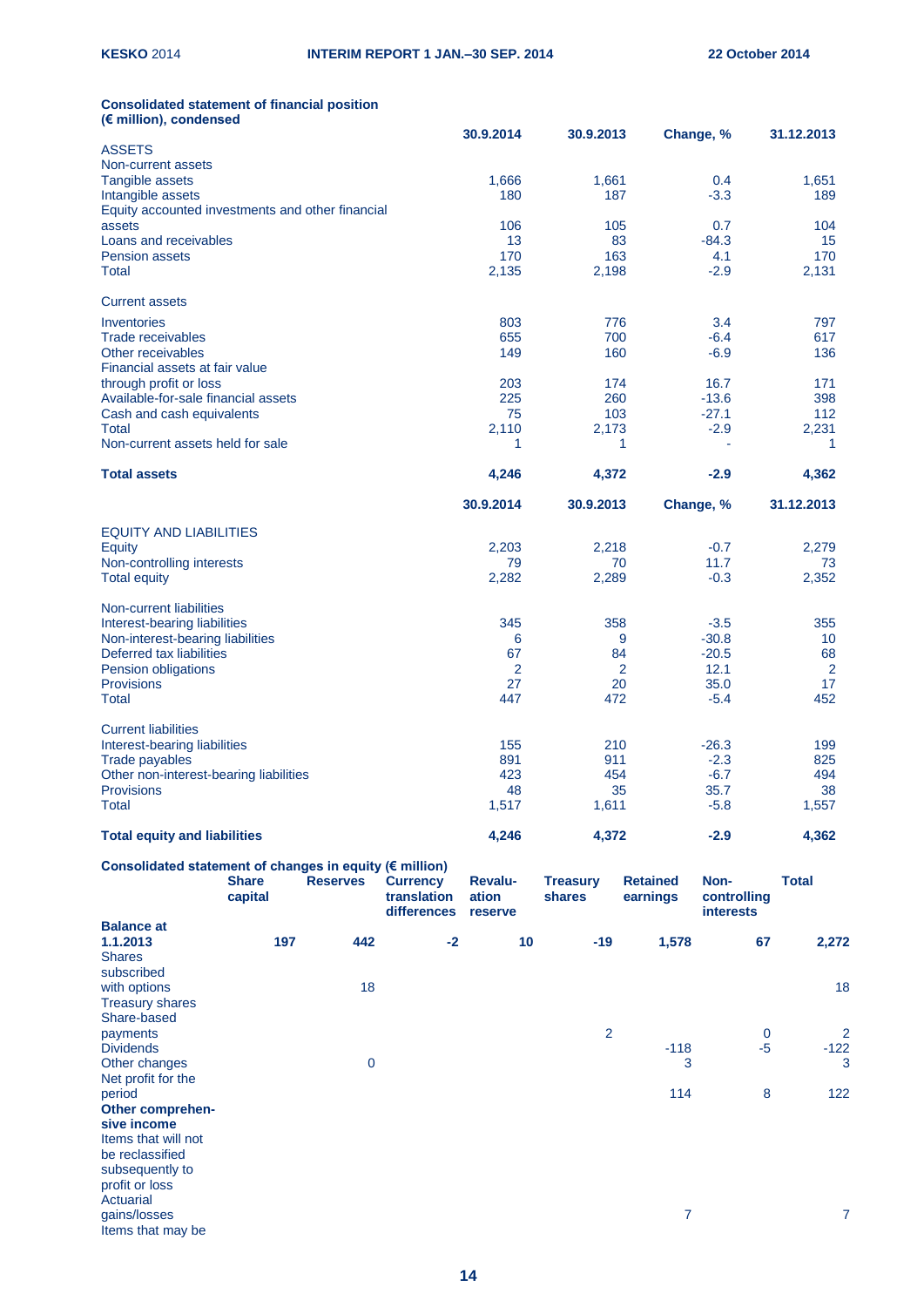| reclassified<br>subsequently to<br>profit or loss<br>Exchange<br>differences<br>on translating<br>foreign operations<br>Adjustment for |     | $\pmb{0}$      | $-7$        |                |                |                  | $-1$           | $-8$                     |
|----------------------------------------------------------------------------------------------------------------------------------------|-----|----------------|-------------|----------------|----------------|------------------|----------------|--------------------------|
| hyperinflation<br>Cash flow hedge                                                                                                      |     |                |             |                |                | $\pmb{0}$        | 1              | 1                        |
| revaluation<br><b>Revaluation of</b><br>available- for-sale                                                                            |     |                |             | $-1$           |                |                  |                | $-1$                     |
| financial assets<br><b>Others</b><br>Tax relating to                                                                                   |     |                |             | $-3$           |                | $\pmb{0}$        |                | $-3$<br>$\mathbf 0$      |
| other comprehen-<br>sive income<br><b>Total other</b>                                                                                  |     |                |             | $\mathbf 0$    |                | $-2$             |                | $-2$                     |
| comprehensive<br>income                                                                                                                |     | $\mathbf 0$    | $-7$        | $-4$           |                | $\boldsymbol{6}$ | $\mathbf 0$    | $-6$                     |
| <b>Balance at</b><br>30.9.2013                                                                                                         | 197 | 460            | $-10$       | 6              | $-18$          | 1,583            | 70             | 2,289                    |
|                                                                                                                                        |     |                |             |                |                |                  |                |                          |
| <b>Balance at</b><br>1.1.2014<br><b>Shares</b>                                                                                         | 197 | 461            | $-13$       | 1              | $-18$          | 1,651            | 73             | 2,352                    |
| subscribed<br>with options                                                                                                             |     | $\overline{2}$ |             |                |                |                  |                | $\overline{2}$           |
| <b>Treasury shares</b><br>Share-based                                                                                                  |     |                |             |                | $-16$          |                  |                | $-16$                    |
| payments<br><b>Dividends</b><br>Other                                                                                                  |     |                |             |                | $\overline{2}$ | $-138$           | $-5$           | $\overline{2}$<br>$-143$ |
| changes                                                                                                                                |     | $\pmb{0}$      | $\mathbf 0$ |                |                | $\overline{5}$   |                | 5                        |
| Net profit for the<br>period<br>Other comprehen-                                                                                       |     |                |             |                |                | 79               | 8              | 87                       |
| sive income<br>Items that will not<br>be reclassified                                                                                  |     |                |             |                |                |                  |                |                          |
| subsequently to<br>profit or loss<br>Actuarial                                                                                         |     |                |             |                |                |                  |                |                          |
| gains/losses<br>Items that may be<br>reclassified                                                                                      |     |                |             |                |                | $-3$             |                | $-3$                     |
| subsequently to<br>profit or loss<br>Exchange                                                                                          |     |                |             |                |                |                  |                |                          |
| differences<br>on translating                                                                                                          |     |                |             |                |                |                  |                |                          |
| foreign operations                                                                                                                     |     | $\mathbf 0$    | $-7$        |                |                | $\mathbf 0$      | $-1$           | $-8$                     |
| Adjustment for<br>hyperinflation<br>Cash flow                                                                                          |     |                |             |                |                | $\pmb{0}$        | 4              | $\overline{\mathbf{4}}$  |
| hedge<br>revaluation<br><b>Revaluation of</b>                                                                                          |     |                |             | $\overline{2}$ |                |                  |                | $\overline{2}$           |
| available-for-sale<br>financial assets<br><b>Others</b>                                                                                |     |                |             | $-3$           |                | $\pmb{0}$        |                | $-3$<br>$\mathbf 0$      |
| Tax relating to<br>other comprehen-<br>sive income<br><b>Total other</b>                                                               |     |                |             | $-1$           |                | $\mathbf{1}$     |                | $\pmb{0}$                |
| comprehensive<br>income<br><b>Balance at</b>                                                                                           |     | $\pmb{0}$      | $-7$        | $-2$           |                | $-2$             | $\overline{2}$ | $-8$                     |
| 30.9.2014                                                                                                                              | 197 | 463            | $-20$       | $\pmb{0}$      | $-32$          | 1,595            | 79             | 2,282                    |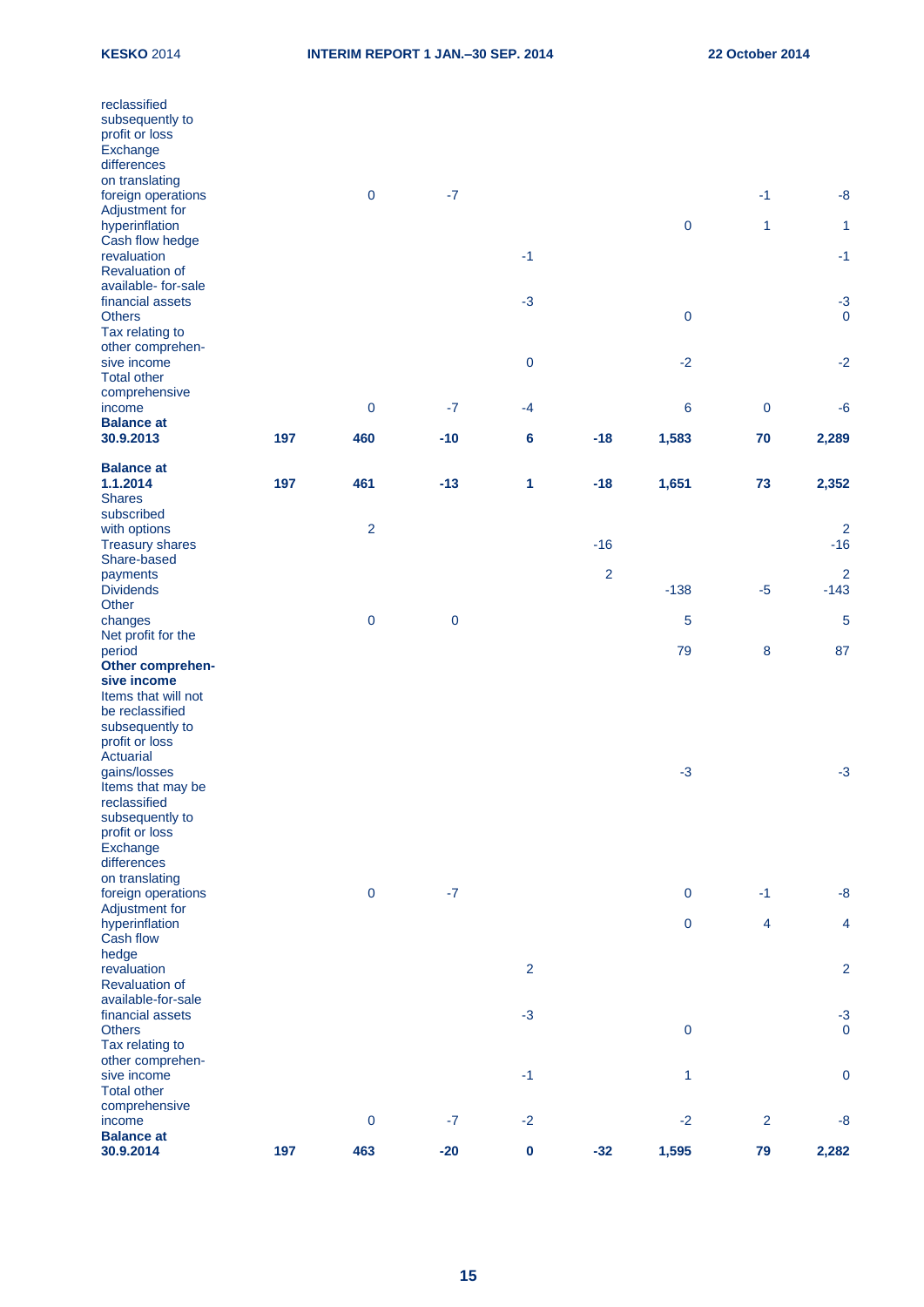| Consolidated statement of cash flows (€ million), condensed                  |                |             |                          |             |                |                         |             |
|------------------------------------------------------------------------------|----------------|-------------|--------------------------|-------------|----------------|-------------------------|-------------|
|                                                                              | $1 - 9/$       | $1 - 9/$    | Change,%                 | 7-9/        | 7-9/           | Change,%                | $1 - 121$   |
|                                                                              | 2014           | 2013        |                          | 2014        | 2013           |                         | 2013        |
| <b>Cash flows from operating activities</b>                                  |                |             |                          |             |                |                         |             |
| Profit before tax                                                            | 119            | 174         | $-32.0$                  | 62          | 81             | $-24.2$                 | 242         |
| Planned depreciation                                                         | 113            | 112         | 0.2                      | 37          | 37             | $-2.4$                  | 152         |
| Finance income and costs                                                     | 1              | 5           | $-79.0$                  | 2           | 3              | $-31.5$                 | 6           |
| Other adjustments                                                            | 34             | $-2$        | $\left( \ldots \right)$  | 16          | $\overline{2}$ | $\left( \ldots \right)$ | 8           |
| Change in working capital<br>Current non-interest-bearing                    |                |             |                          |             |                |                         |             |
| operating receivables,<br>increase (-)/decrease (+)                          | -44            | $-5$        | $\left( \ldots \right)$  | 94          | 112            | $-15.6$                 | 89          |
| Inventories,                                                                 |                |             |                          |             |                |                         |             |
| increase (-)/decrease (+)                                                    | $-12$          | 29          | $\left( \ldots \right)$  | 23          | 29             | $-19.6$                 | 3           |
| Current non-interest-bearing<br>liabilities, increase $(+)/$                 |                |             |                          |             |                |                         |             |
| decrease(-)                                                                  | 6              | 47          | $-86.7$                  | $-78$       | $-123$         | $-36.2$                 | $-1$        |
|                                                                              |                |             |                          |             |                |                         |             |
| Financial items and tax                                                      | $-50$          | -61         | $-18.5$                  | $-21$       | $-28$          | $-24.1$                 | $-85$       |
| Net cash from operating activities                                           | 167            | 299         | $-44.1$                  | 134         | 114            | 17.5                    | 414         |
| <b>Cash flows from investing activities</b>                                  |                |             |                          |             |                |                         |             |
| Investing activities                                                         | $-151$         | $-130$      | 16.0                     | -53         | $-36$          | 45.9                    | $-174$      |
| Sales of fixed assets                                                        | 8              | 17          | $-52.6$                  | 2           | 3              | $-39.2$                 | 22          |
| Increase in non-current receivables                                          | $-1$           | 0           | $\left( \ldots \right)$  | $\mathbf 0$ | $\mathbf 0$    | $-56.7$                 | $\mathbf 0$ |
| Net cash used in investing activities                                        | $-144$         | $-113$      | 26.7                     | $-51$       | $-33$          | 53.6                    | $-152$      |
| <b>Cash flows from financing activities</b>                                  |                |             |                          |             |                |                         |             |
| Interest-bearing liabilities, increase (+)/                                  |                |             |                          |             |                |                         |             |
| decrease (-)                                                                 | -50            | -36         | 38.4                     | $-37$       | $-17$          | (.)                     | $-47$       |
| <b>Current interest-bearing</b>                                              |                |             |                          |             |                |                         |             |
| receivables, increase (-)/<br>$decrease (+)$                                 | $-1$           | $\mathbf 0$ | $\left( \ldots \right)$  | 1           | $-2$           | $\left(  \right)$       | 78          |
| Dividends paid                                                               | $-142$         | $-122$      | 16.2                     | $-4$        | $-5$           | $-16.5$                 | $-122$      |
| <b>Equity increase</b>                                                       | $\overline{2}$ | 18          | $-88.0$                  | ä,          | $\overline{2}$ | (.)                     | 20          |
| Acquisition of own shares                                                    | $-16$          | ۰           | $\overline{\phantom{a}}$ | ×,          | ÷              | $\overline{a}$          | ٠           |
| Short-term money market investments, increase                                |                |             |                          |             |                |                         |             |
| $(-)/$ decrease $(+)$                                                        | $-36$          | $-62$       | $-42.6$                  | -49         | $-62$          | $-20.2$                 | -91         |
| Other items                                                                  | 6              | 3           | 74.1                     | 1           | 4              | $-69.1$                 | 5           |
| Net cash used in financing activities                                        | $-236$         | $-199$      | 19.1                     | $-89$       | $-78$          | 13.1                    | $-159$      |
| Change in cash and cash equivalents                                          | $-213$         | $-13$       | (.)                      | -6          | $\mathbf{2}$   | (.)                     | 103         |
| Cash and cash                                                                |                |             |                          |             |                |                         |             |
| equivalents and current                                                      |                |             |                          |             |                |                         |             |
| portion of available-for-sale financial assets at 1<br>Jan.                  | 453            | 352         | 28.7                     | 246         | 337            | $-27.0$                 | 352         |
| Currency translation difference adjustment and                               |                |             |                          |             |                |                         |             |
| revaluation                                                                  | $-1$           | $-1$        | $-4.4$                   | $\mathbf 0$ | $\mathbf 0$    | $-34.4$                 | $-2$        |
| Cash and cash                                                                |                |             |                          |             |                |                         |             |
| equivalents and current<br>portion of available-for-sale financial assets at |                |             |                          |             |                |                         |             |
| 30 Sep.                                                                      | 239            | 338         | $-29.3$                  | 239         | 338            | $-29.3$                 | 453         |
| () Change over 100%                                                          |                |             |                          |             |                |                         |             |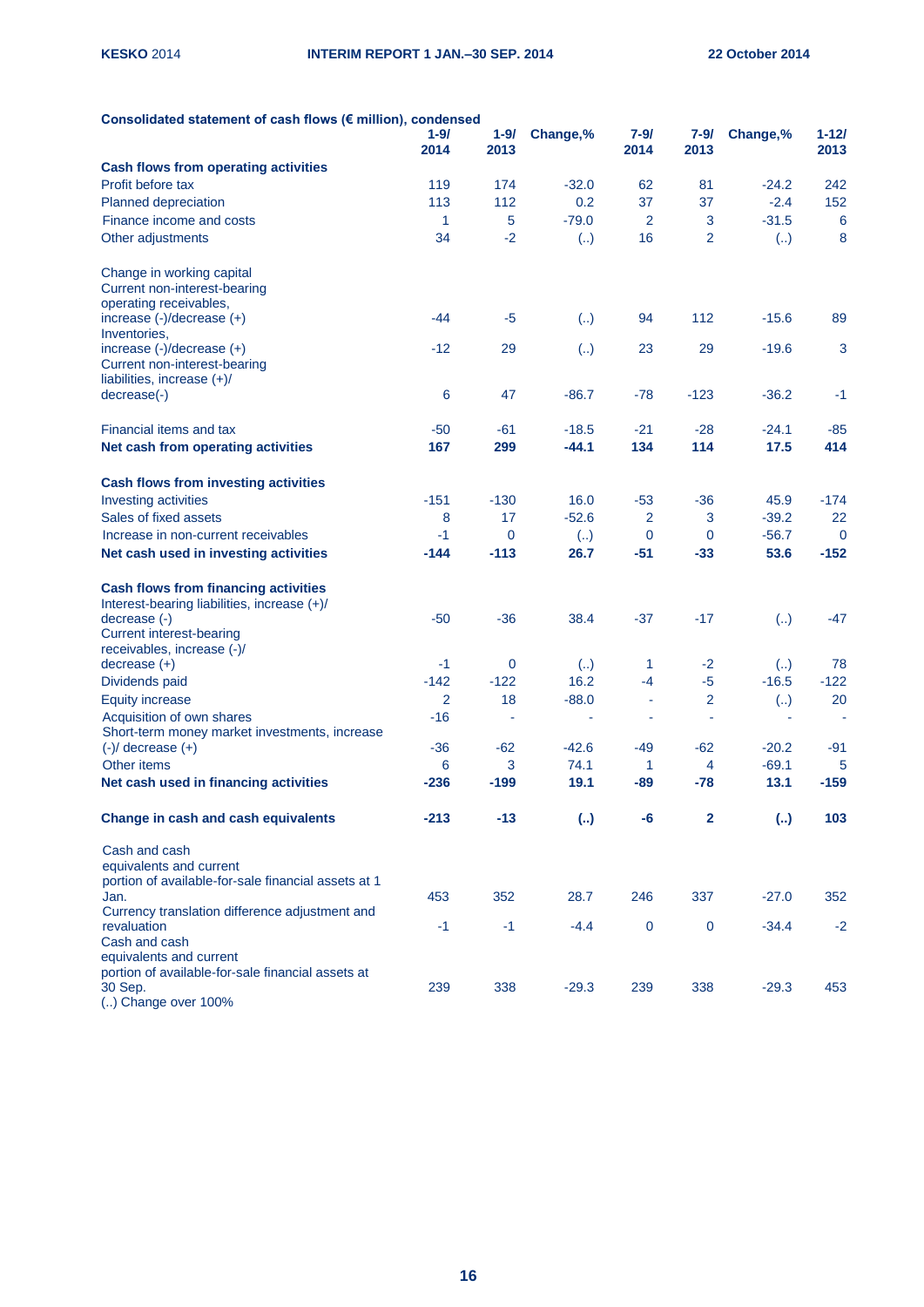| Group's performance indicators                                    |          |          |          |            |          |            |                   |           |
|-------------------------------------------------------------------|----------|----------|----------|------------|----------|------------|-------------------|-----------|
|                                                                   |          |          | 1-9/2014 |            | 1-9/2013 | Change, pp |                   | 1-12/2013 |
| Return on capital employed, %                                     |          |          | 6.7      |            | 9.8      |            | $-3.0$            | 10.2      |
| Return on capital employed, %, moving 12 mo                       |          |          | 7.9      |            | 9.3      |            | $-1.4$            | 10.2      |
| Return on capital employed, excl. non-recurring items, %          |          |          | 9.6      |            | 9.3      |            | 0.3               | 9.8       |
| Return on capital employed excl. non-recurring items, %,          |          |          |          |            |          |            |                   |           |
| moving 12 mo                                                      |          |          | 10.0     |            | 9.7      |            | 0.3               | 9.8       |
| Return on equity, %                                               |          |          | 5.0      |            | 7.1      | $-2.1$     |                   | 8.0       |
| Return on equity, %, moving 12 mo                                 |          |          | 6.6      |            | 6.5      |            | 0.1               | 8.0       |
| Return on equity, excl. non-recurring items, %                    |          |          | 7.5      |            | 6.8      |            | 0.7               | 7.7       |
| Return on equity excl. non-recurring items, %, moving 12          |          |          |          |            |          |            |                   |           |
| mo                                                                |          |          | 8.4      |            | 7.1      |            | 1.3               | 7.7       |
| Equity ratio, %                                                   |          |          | 54.2     |            | 52.9     |            | 1.3               | 54.5      |
| Gearing, %                                                        |          |          | $-0.1$   |            | 1.4      |            | $-1.5$            | $-5.4$    |
|                                                                   |          |          |          |            |          | Change, %  |                   |           |
| Capital expenditure, $\epsilon$ million                           |          |          | 150.8    |            | 124.9    | 20.7       |                   | 171.5     |
|                                                                   |          |          | 2.2      |            | 1.8      | 23.4       |                   | 1.8       |
| Capital expenditure, % of net sales                               |          |          |          |            |          |            |                   |           |
| Earnings per share, basic, €                                      |          |          | 0.80     |            | 1.15     | $-30.5$    |                   | 1.75      |
| Earnings per share, diluted, €                                    |          |          | 0.80     |            | 1.15     | $-30.3$    |                   | 1.75      |
| Earnings per share excl. non-recurring items, basic, €            |          |          | 1.23     |            | 1.09     | 12.8       |                   | 1.68      |
| Cash flow from operating activities,                              |          |          |          |            |          |            |                   |           |
| $\epsilon$ million<br>Cash flow from investing activities,        |          |          | 167      |            | 299      | $-44.1$    |                   | 414       |
| $\epsilon$ million                                                |          |          | $-144$   |            | $-113$   | 26.7       |                   | $-152$    |
| Equity per share, $\epsilon$                                      |          |          | 22.25    |            | 22.39    |            | $-0.6$            | 22.96     |
|                                                                   |          |          |          |            | 31       |            |                   | $-126$    |
| Interest-bearing net debt                                         |          |          | $-3$     |            |          |            | $\left(  \right)$ |           |
| Diluted number of shares, average for the reporting period        |          |          | 99,264   |            | 99,013   |            | 0.3               | 99,136    |
| Personnel, average                                                |          |          | 20,024   |            | 19,481   |            | 2.8               | 19,489    |
| <b>Group's performance indicators</b>                             | $1 - 3/$ | $4 - 61$ | $7 - 9/$ | $10 - 121$ | $1 - 3/$ | $4 - 6/$   | $7 - 9/$          |           |
| by quarter                                                        | 2013     | 2013     | 2013     | 2013       | 2014     | 2014       | 2014              |           |
| Net sales, $\epsilon$ million                                     | 2,159    | 2,420    | 2,374    | 2,362      | 2,129    | 2,371      | 2,304             |           |
| Change in net sales, %                                            | $-6.9$   | $-1.6$   | $-3.1$   | $-3.9$     | $-1.4$   | $-2.1$     | $-2.9$            |           |
| Operating profit, $\epsilon$ million                              | 19.2     | 77.0     | 84.1     | 68.0       | $-13.0$  | 69.4       | 63.4              |           |
| Operating margin, %                                               | 0.9      | 3.2      | 3.5      | 2.9        | $-0.6$   | 2.9        | 2.7               |           |
| Operating profit excl. non-recurring<br>items, $\epsilon$ million | 18.6     | 69.8     | 83.6     | 66.8       | 19.1     | 67.6       | 84.0              |           |
| Operating margin excl. non-recurring                              |          |          |          |            |          |            |                   |           |
| items, %                                                          | 0.9      | 2.9      | 3.5      | 2.8        | 0.9      | 2.9        | 3.6               |           |
| Finance income/costs,€ million                                    | $-3.3$   | 0.4      | $-2.6$   | $-0.4$     | $-1.6$   | 2.2        | $-1.8$            |           |
| Profit before tax, $\epsilon$ million                             | 15.8     | 77.2     | 81.5     | 67.9       | $-14.4$  | 71.4       | 61.7              |           |
| Profit before tax, %                                              | 0.7      | 3.2      | 3.4      | 2.9        | $-0.7$   | 3.0        | 2.7               |           |
| Return on capital employed, %                                     | 3.1      | 12.3     | 14.2     | $11.5$     | $-2.2$   | 11.5       | 10.9              |           |
| Return on capital employed, excl. non-                            |          |          |          |            |          |            |                   |           |
| recurring items, %                                                | 3.0      | 11.1     | 14.1     | 11.3       | 3.2      | 11.2       | 14.4              |           |
| Return on equity, %                                               | 1.9      | 9.5      | 10.2     | 10.8       | $-2.0$   | 9.4        | 8.1               |           |
| Return on equity, excl.non-recurring<br>items, %                  | 1.8      | 8.6      | 10.1     | 10.6       | 2.3      | 9.1        | 11.3              |           |
| Equity ratio, %                                                   | 51.7     | 50.5     | 52.9     | 54.5       | 53.2     | 52.3       | 54.2              |           |
| Capital expenditure, € million                                    | 41.5     | 48.1     | 35.4     | 46.6       | 43.4     | 55.7       | 51.7              |           |
| Earnings per share, diluted, €                                    | 0.11     | 0.50     | 0.53     | 0.60       | $-0.11$  | 0.51       | 0.41              |           |
| Equity per share, $\epsilon$                                      | 22.62    | 21.79    | 22.39    | 22.96      | 22.83    | 21.86      | 22.25             |           |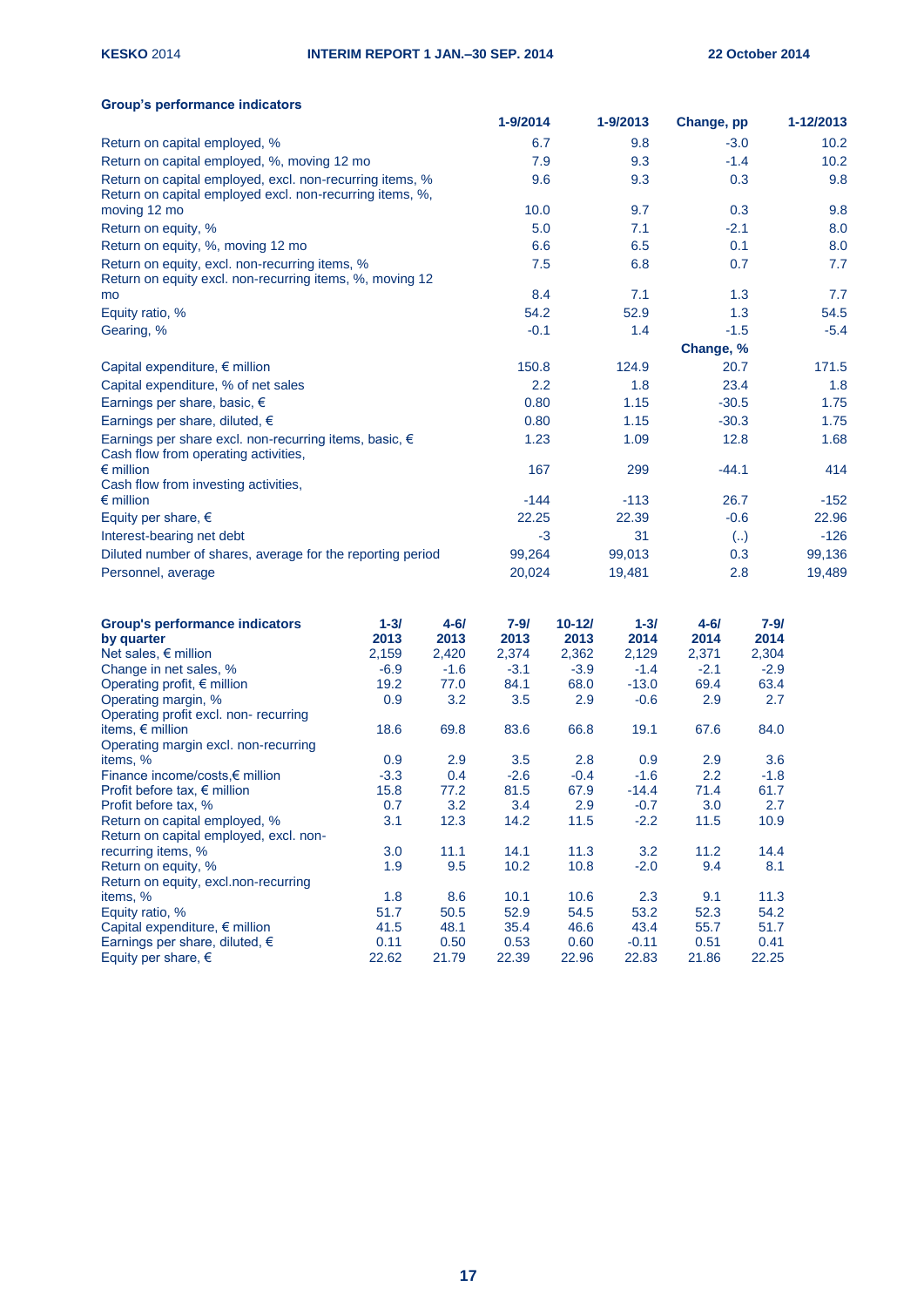# **Segment information**

| Net sales by segment<br>$(E$ million)                                                       |                  | $1 - 9/$<br>2014 |                  | $1 - 9/$<br>2013 | <b>Change</b><br>% | $7 - 9/$<br>2014 | $7 - 9/$<br>2013 | <b>Change</b><br>℅ | $1 - 121$<br>2013                |
|---------------------------------------------------------------------------------------------|------------------|------------------|------------------|------------------|--------------------|------------------|------------------|--------------------|----------------------------------|
| Food trade, Finland<br>Food trade, other countries*                                         |                  | 3,120<br>77      |                  | 3,197<br>42      | $-2.4$<br>81.6     | 1,059<br>26      | 1,076<br>20      | $-1.5$<br>30.1     | 4,316<br>71                      |
| <b>Food trade total</b><br>- of which intersegment trade                                    |                  | 3,197<br>127     |                  | 3,239<br>127     | $-1.3$<br>0.0      | 1,085<br>41      | 1,095<br>44      | $-1.0$<br>$-5.6$   | 4,387<br>172                     |
| Home and speciality goods trade,<br><b>Finland</b>                                          |                  | 901              |                  | 993              | $-9.3$             | 316              | 344              | $-8.1$             | 1,424                            |
| Home and speciality goods trade, other<br>countries*                                        |                  | 22               |                  | 25               | $-11.0$            | 7                | 7                | $-6.1$             | 33                               |
| Home and speciality goods trade<br>total<br>- of which intersegment trade                   |                  | 923<br>10        |                  | 1,018<br>12      | $-9.3$<br>$-11.8$  | 323<br>4         | 351<br>4         | $-8.1$<br>$-2.3$   | 1,457<br>17                      |
| Building and home improvement trade,<br>Finland                                             |                  | 914              |                  | 916              | $-0.3$             | 288              | 301              | $-4.1$             | 1,173                            |
| Building and home improvement trade,<br>other countries*                                    |                  | 1,100            |                  | 1,095            | 0.4                | 408              | 409              | $-0.3$             | 1,435                            |
| <b>Building and home improvement</b><br>trade total<br>- of which intersegment trade        |                  | 2,013<br>0       |                  | 2,012<br>0       | 0.1<br>$-33.0$     | 696<br>0         | 710<br>0         | $-1.9$<br>44.1     | 2,607<br>$-1$                    |
| Car and machinery trade, Finland<br>Car and machinery trade, other                          |                  | 713              |                  | 709              | 0.6                | 212              | 218              | $-2.8$             | 921                              |
| countries*<br><b>Car and machinery trade</b>                                                |                  | 82               |                  | 102              | $-19.2$            | 29               | 43               | $-32.8$            | 116                              |
| total<br>- of which intersegment trade                                                      |                  | 796<br>1         |                  | 811<br>1         | $-1.9$<br>$-34.3$  | 240<br>0         | 260<br>$\Omega$  | $-7.7$<br>$-84.5$  | 1,037<br>1                       |
| Common operations and<br>eliminations                                                       |                  | $-126$           |                  | $-126$           | $-0.4$             | -40              | -43              | $-6.6$             | $-173$                           |
| <b>Finland total</b>                                                                        |                  | 5,523            |                  | 5,689            | $-2.9$             | 1,835            | 1,895            | $-3.2$             | 7,661                            |
| Other countries total*<br><b>Group total</b><br>* Net sales in countries other than Finland |                  | 1,281<br>6,804   |                  | 1,264<br>6,953   | 1.3<br>$-2.2$      | 469<br>2,304     | 479<br>2,374     | $-2.0$<br>$-2.9$   | 1,654<br>9,315                   |
| Operating profit by segment (€<br>million)                                                  | $1 - 9/$<br>2014 |                  | $1 - 9/$<br>2013 |                  | Change             | $7 - 9/$<br>2014 | $7 - 9/$<br>2013 | <b>Change</b>      | $1 - 121$<br>2013                |
| Food trade                                                                                  | 151.8            |                  | 159.7            |                  | $-7.9$             | 54.4             | 56.5             | $-2.1$             | 208.0                            |
| Home and speciality goods trade<br>Building and home improvement                            | $-92.1$          |                  | $-25.5$          |                  | $-66.6$            | $-20.0$          | $-2.1$           | $-17.9$            | $-2.1$                           |
| trade<br>Car and machinery trade<br>Common operations and                                   | 42.3<br>27.8     |                  | 25.9<br>30.6     |                  | 16.5<br>$-2.8$     | 23.5<br>8.7      | 23.9<br>9.8      | $-0.4$<br>$-1.1$   | 24.8<br>33.9                     |
| eliminations<br><b>Group total</b>                                                          | $-10.2$<br>119.7 |                  | $-10.4$<br>180.4 |                  | 0.2<br>$-60.7$     | $-3.2$<br>63.4   | $-4.0$<br>84.1   | 0.8<br>$-20.8$     | $-16.3$<br>248.4                 |
| <b>Operating profit excl.</b><br>non-recurring items                                        | $1 - 9/$         |                  | $1 - 9/$         |                  |                    | $7 - 9/$         | $7 - 9/$         |                    | $1 - 121$                        |
| by segment ( $\varepsilon$ million)                                                         | 2014             |                  | 2013             |                  | <b>Change</b>      | 2014             | 2013             | <b>Change</b>      | 2013                             |
| Food trade<br>Home and speciality goods trade<br>Building and home improvement              | 155.7<br>$-48.3$ |                  | 155.0<br>$-29.9$ |                  | 0.7<br>$-18.4$     | 56.3<br>$-7.4$   | 56.0<br>$-2.2$   | 0.3<br>$-5.2$      | 203.3<br>$-8.3$                  |
| trade<br>Car and machinery trade                                                            | 45.8<br>27.8     |                  | 26.8<br>30.6     |                  | 19.0<br>$-2.8$     | 29.6<br>8.7      | 23.9<br>9.8      | 5.7<br>$-1.1$      | 25.7<br>33.9                     |
| Common operations and<br>eliminations                                                       | $-10.2$          |                  | $-10.4$          |                  | 0.2                | $-3.2$           | $-4.0$           | 0.8                | $-15.8$                          |
| <b>Group total</b>                                                                          | 170.8            |                  | 172.0            |                  | $-1.2$             | 84.0             | 83.6             | 0.4                | 238.8                            |
| <b>Operating margin</b><br>excl. non-recurring items by<br>segment, %                       | $1 - 9/$<br>2014 | $1 - 9/$<br>2013 | <b>Change pp</b> |                  | $7 - 9/$<br>2014   | $7 - 9/$<br>2013 | <b>Change pp</b> | $1 - 121$<br>2013  | <b>Moving 12</b><br>mo<br>9/2014 |
| Food trade<br>Home and speciality goods trade<br>Building and home improvement              | 4.9<br>$-5.2$    | 4.8<br>$-2.9$    |                  | 0.1<br>$-2.3$    | 5.2<br>$-2.3$      | 5.1<br>$-0.6$    | 0.1<br>$-1.7$    | 4.6<br>$-0.6$      | 4.7<br>$-2.0$                    |
| trade<br>Car and machinery trade                                                            | 2.3<br>3.5       | 1.3<br>3.8       |                  | 0.9<br>$-0.3$    | 4.3<br>3.6         | 3.4<br>3.8       | 0.9<br>$-0.2$    | 1.0<br>3.3         | 1.7<br>3.0                       |
| <b>Group total</b>                                                                          | 2.5              | 2.5              |                  | 0.0              | 3.6                | 3.5              | 0.1              | 2.6                | 2.6                              |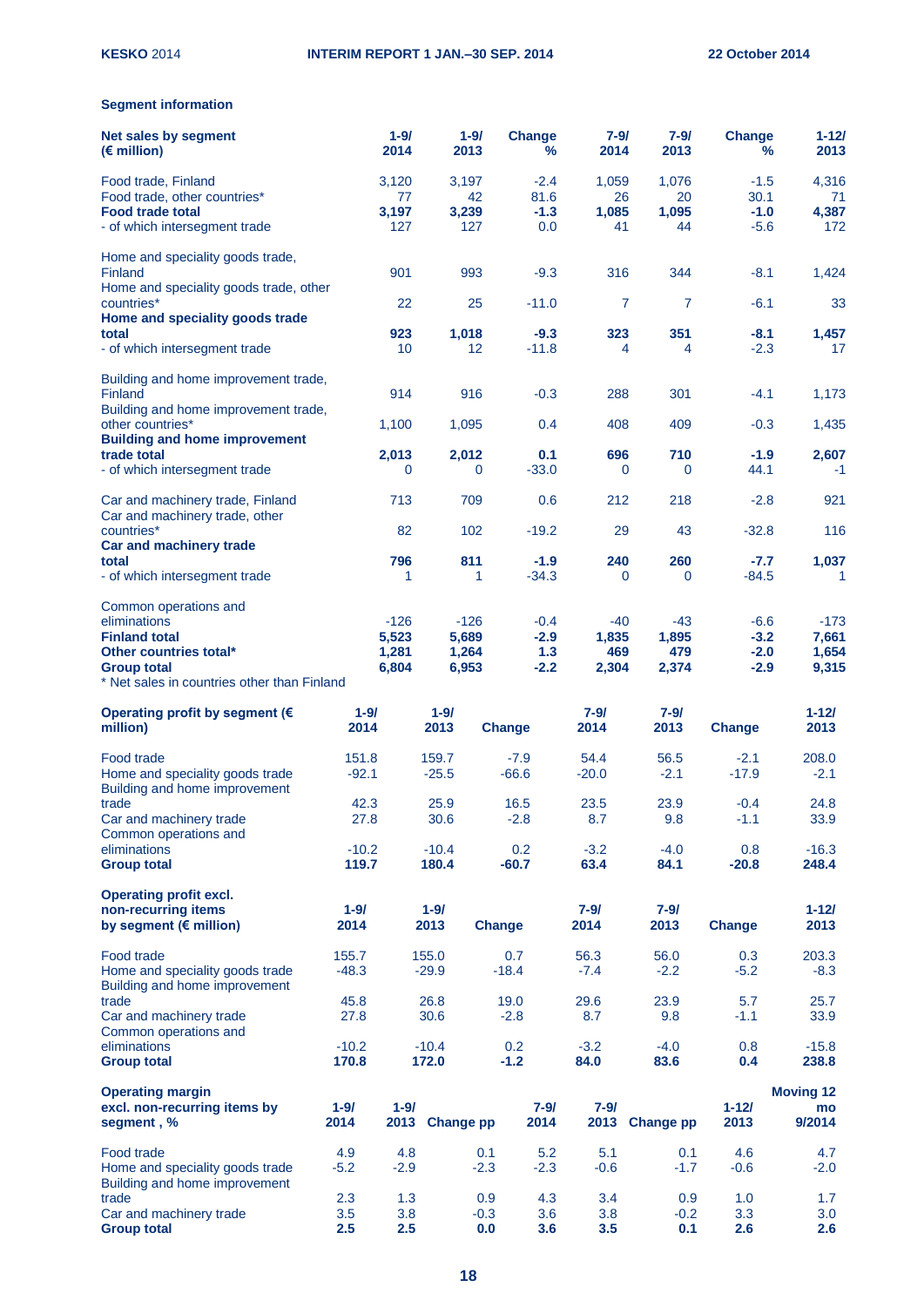| <b>Capital employed by</b><br>segment, cumulative<br>average (€ million)                   | $1 - 9/$<br>2014   | $1 - 9/$<br>2013 | <b>Change</b>    |                   | $7 - 9/$<br>2014   | $7 - 9/$<br>2013     | Change           | $1 - 12/$<br>2013 | <b>Moving 12</b><br>mo<br>9/2014 |
|--------------------------------------------------------------------------------------------|--------------------|------------------|------------------|-------------------|--------------------|----------------------|------------------|-------------------|----------------------------------|
| Food trade<br>Home and speciality goods trade<br>Building and home improvement             | 775<br>399         | 833<br>459       | -57<br>-60       |                   | 768<br>395         | 811<br>424           | -43<br>$-28$     | 821<br>445        | 782<br>403                       |
| trade<br>Car and machinery trade<br>Common operations and                                  | 721<br>159         | 745<br>157       | $-24$            | $\overline{2}$    | 722<br>145         | 712<br>144           | 10               | 732<br>161<br>1   | 714<br>161                       |
| eliminations<br><b>Group total</b>                                                         | 311<br>2,366       | 268<br>2,461     | -96              | 44                | 303<br>2,332       | 284<br>2,374         | 19<br>-41        | 278<br>2,438      | 313<br>2,373                     |
| Return on capital employed excl.                                                           |                    |                  |                  |                   |                    |                      |                  |                   | <b>Moving 12</b>                 |
| non-recurring items<br>by segment, %                                                       | $1 - 9/$<br>2014   | 2013             | 1-9/ Change pp   |                   | 7-9/<br>2014       | 2013                 | 7-9/ Change pp   | $1 - 12$<br>2013  | mo<br>9/2014                     |
| Food trade<br>Home and speciality goods trade<br>Building and home improvement             | 26.8<br>$-16.2$    | 24.8<br>$-8.7$   | $-7.5$           | 2.0               | 29.3<br>$-7.5$     | 27.7<br>$-2.0$       | 1.7<br>$-5.4$    | 24.8<br>$-1.9$    | 26.1<br>$-6.6$                   |
| trade                                                                                      | 8.5                | 4.8              |                  | 3.7               | 16.4               | 13.4                 | 3.0              | 3.5               | 6.3                              |
| Car and machinery trade<br><b>Group total</b>                                              | 23.4<br>9.6        | 26.0<br>9.3      | $-2.7$           | 0.3               | 24.0<br>14.4       | 27.2<br>14.1         | $-3.3$<br>0.3    | 21.1<br>9.8       | 19.3<br>10.0                     |
| <b>Capital expenditure</b><br>by segment (€ million)                                       | $1 - 9/$<br>2014   | $1 - 9/$<br>2013 |                  | <b>Change</b>     |                    | $7 - 9/$<br>2014     | $7 - 9/$<br>2013 | <b>Change</b>     | $1 - 121$<br>2013                |
| Food trade<br>Home and speciality goods trade                                              | 72<br>12           |                  | 68<br>17         | 4<br>$-5$         |                    | 25<br>5              | 24<br>3          | 1<br>2            | 92<br>23                         |
| Building and home improvement<br>trade<br>Car and machinery trade<br>Common operations and | 44<br>12           |                  | 26<br>12         | 17<br>$\mathbf 0$ |                    | 16<br>$\overline{2}$ | 5<br>3           | 12<br>$-1$        | 38<br>15                         |
| eliminations<br><b>Group total</b>                                                         | 11<br>151          | 125              | 2                | 9<br>26           |                    | 3<br>52              | 1<br>35          | 3<br>16           | 4<br>171                         |
| <b>Segment information by quarter</b><br>Net sales by segment                              | $1 - 31$<br>2013   | 2013             | $4 - 61$         | $7 - 9/$<br>2013  | $10 - 121$<br>2013 | $1 - 3/$<br>2014     | $4 - 61$<br>2014 | $7 - 9/$<br>2014  |                                  |
| $(\epsilon$ million)<br>Food trade                                                         | 1,045              | 1,099            |                  | 1,095             | 1,148              | 1,007                | 1,106            | 1,085             |                                  |
| Home and speciality goods trade                                                            | 345                |                  | 322              | 351               | 439                | 312                  | 288              | 323               |                                  |
| Building and home improvement trade                                                        | 562                |                  | 740              | 710               | 596                | 581                  | 736              | 696               |                                  |
| Car and machinery trade<br>Common operations and<br>eliminations                           | 249<br>$-42$       |                  | 301<br>$-41$     | 260<br>-43        | 226<br>$-46$       | 272<br>-44           | 283<br>$-42$     | 240<br>$-40$      |                                  |
| <b>Group total</b>                                                                         | 2,159              | 2,420            |                  | 2,374             | 2,362              | 2,129                | 2,371            | 2,304             |                                  |
| Operating profit by segment (€<br>million)                                                 | $1 - 3/$<br>2013   |                  | $4 - 6/$<br>2013 | $7 - 9/$<br>2013  | $10 - 12/$<br>2013 | $1 - 3/$<br>2014     | 4-6/<br>2014     | $7 - 9/$<br>2014  |                                  |
| Food trade                                                                                 | 48.2               |                  | 55.1             | 56.5              | 48.3               | 45.4                 | 52.0             | 54.4              |                                  |
| Home and speciality goods trade                                                            | $-17.7$            |                  | $-5.6$           | $-2.1$            | 23.3               | $-54.5$              | $-17.6$          | $-20.0$           |                                  |
| Building and home improvement trade<br>Car and machinery trade<br>Common operations and    | $-16.1$<br>7.8     |                  | 18.0<br>13.0     | 23.9<br>9.8       | $-1.0$<br>3.3      | $-9.7$<br>8.2        | 28.6<br>10.9     | 23.5<br>8.7       |                                  |
| eliminations<br><b>Group total</b>                                                         | $-3.0$<br>19.2     |                  | $-3.4$<br>77.0   | $-4.0$<br>84.1    | $-5.9$<br>68.0     | $-2.5$<br>$-13.0$    | $-4.5$<br>69.4   | $-3.2$<br>63.4    |                                  |
| <b>Operating profit excl.</b>                                                              |                    |                  |                  |                   |                    |                      |                  |                   |                                  |
| non-recurring items                                                                        | $1 - 3/$           |                  | $4 - 6/$         | $7 - 9/$          | $10 - 12/$         | $1 - 3/$             | $4 - 6/$         | $7 - 9/$          |                                  |
| by segment (€ million)                                                                     | 2013               |                  | 2013             | 2013              | 2013               | 2014                 | 2014             | 2014              |                                  |
| Food trade                                                                                 | 48.2               |                  | 50.8             | 56.0              | 48.3               | 46.5                 | 52.9             | 56.3              |                                  |
| Home and speciality goods trade                                                            | $-17.8$<br>$-16.6$ | $-10.0$          |                  | $-2.2$<br>23.9    | 21.6<br>$-1.1$     | $-22.7$<br>$-10.4$   | $-18.3$          | $-7.4$            |                                  |
| Building and home improvement trade<br>Car and machinery trade<br>Common operations and    | 7.8                |                  | 19.5<br>13.0     | 9.8               | 3.3                | 8.2                  | 26.6<br>10.9     | 29.6<br>8.7       |                                  |
| eliminations<br><b>Group total</b>                                                         | $-3.0$<br>18.6     |                  | $-3.4$<br>69.8   | $-4.0$<br>83.6    | $-5.4$<br>66.8     | $-2.5$<br>19.1       | $-4.5$<br>67.6   | $-3.2$<br>84.0    |                                  |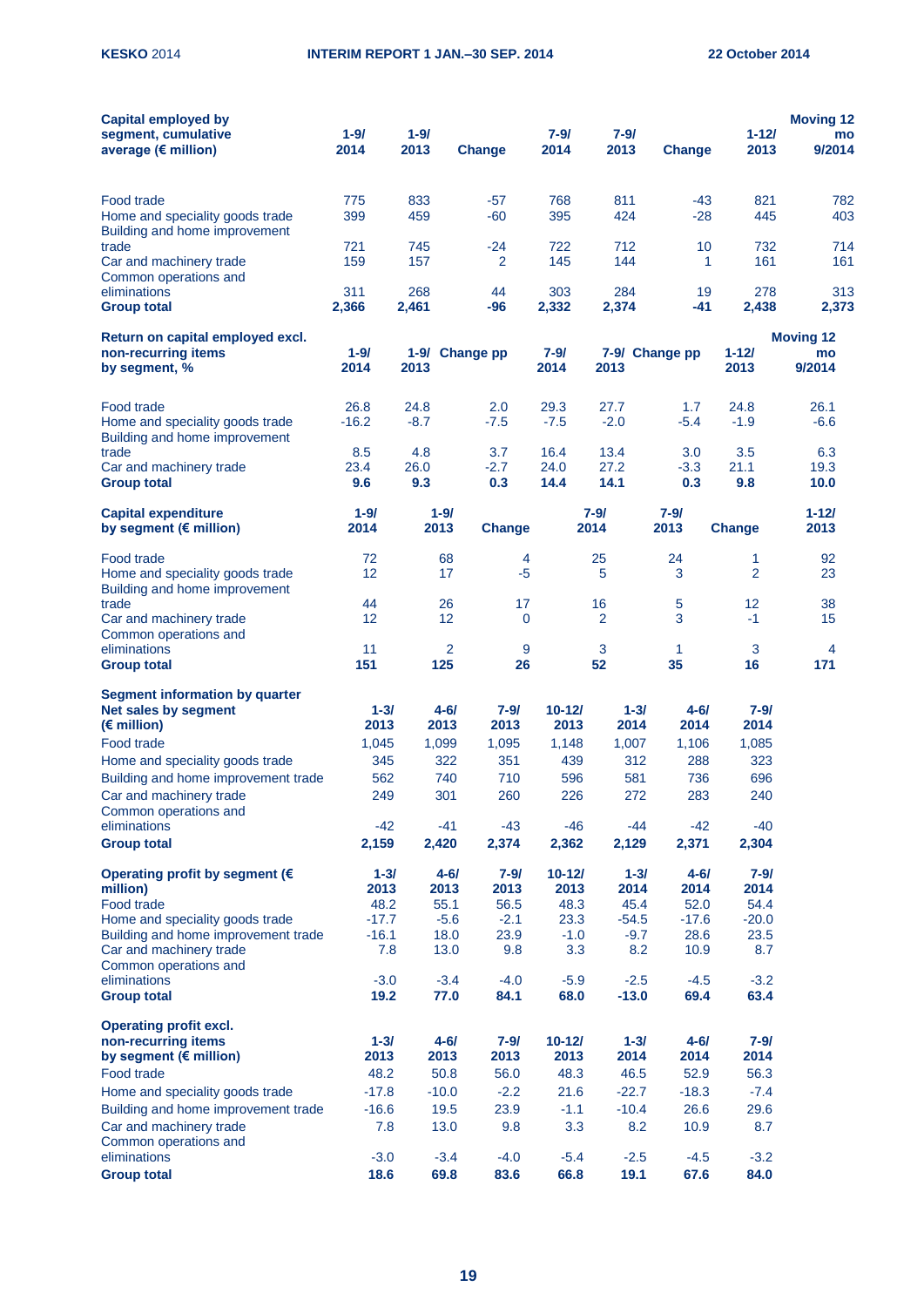| <b>Operating margin excl.</b>       |          |          |          |            |          |          |          |  |
|-------------------------------------|----------|----------|----------|------------|----------|----------|----------|--|
| non-recurring items                 | $1 - 31$ | $4 - 61$ | $7 - 9/$ | $10 - 121$ | $1 - 3l$ | $4 - 61$ | $7 - 9/$ |  |
| by segment, %                       | 2013     | 2013     | 2013     | 2013       | 2014     | 2014     | 2014     |  |
| Food trade                          | 4.6      | 4.6      | 5.1      | 4.2        | 4.6      | 4.8      | 5.2      |  |
| Home and speciality goods trade     | $-5.2$   | $-3.1$   | $-0.6$   | 4.9        | $-7.3$   | $-6.3$   | $-2.3$   |  |
| Building and home improvement trade | $-3.0$   | 2.6      | 3.4      | $-0.2$     | $-1.8$   | 3.6      | 4.3      |  |
| Car and machinery trade             | 3.1      | 4.3      | 3.8      | 1.5        | 3.0      | 3.8      | 3.6      |  |
| <b>Group total</b>                  | 0.9      | 2.9      | 3.5      | 2.8        | 0.9      | 2.9      | 3.6      |  |

**Change in tangible and intangible assets (€ million)**

|                                               | 30.9.2014 | 30.9.2013 |
|-----------------------------------------------|-----------|-----------|
| Opening net carrying amount                   | 1.840     | 1.870     |
| Depreciation, amortisation and impairment     | $-133$    | $-114$    |
| Investments in tangible and intangible assets | 160       | 127       |
| <b>Disposals</b>                              | $-14$     | $-22$     |
| Currency translation differences              | -6        | $-13$     |
| <b>Closing net carrying amount</b>            | 1.847     | 1.847     |

# **Related party transactions (€ million)**

The Group's related parties include its key management (the Board of Directors, the Managing Director and the Group Management Board) and companies controlled by them, the Group's subsidiaries, associates as well as Kesko Pension Fund.

The following transactions were carried out with related parties:

|                                 | 1-9/2014  | $1 - 9/2013$ |
|---------------------------------|-----------|--------------|
| Sales of goods and services     | 59        | 56           |
| Purchases of goods and services | 17        | 15           |
| Other operating income          | 9         | 8            |
| Other operating expenses        | 23        | 20           |
| Finance costs                   | 0         | $\Omega$     |
|                                 | 30.9.2014 | 30.9.2013    |
| <b>Receivables</b>              | 10        | 10           |
| <b>Liabilities</b>              | 20        | 19           |

# **Fair value hierarchy of financial assets and liabilities (€ million)**

|                                                                                | Level 1 | Level 2            | Level 3            | 30.9.2014 |
|--------------------------------------------------------------------------------|---------|--------------------|--------------------|-----------|
| Financial assets at fair value through profit or loss                          | 14.4    | 188.8              |                    | 203.2     |
| Derivative financial instruments at fair value through profit or loss          |         |                    |                    |           |
| Derivative financial assets                                                    |         | 6.9                |                    | 6.9       |
| Derivative financial liabilities                                               |         | 10.9               |                    | 10.9      |
| Available-for-sale financial assets                                            | 60.6    | 164.0              | 13.1               | 237.7     |
| Fair value hierarchy of financial assets and liabilities ( $\epsilon$ million) |         |                    |                    |           |
|                                                                                | Level 1 | Level <sub>2</sub> | Level <sub>3</sub> | 30.9.2013 |
| Financial assets at fair value through profit or loss                          | 14.1    | 160.0              |                    | 174.1     |
| Derivative financial instruments at fair value through profit<br>or loss       |         |                    |                    |           |
| Derivative financial assets                                                    |         | 3.8                |                    | 3.8       |
| Derivative financial liabilities                                               |         | 16.3               |                    | 16.3      |
| Available-for-sale financial assets                                            | 24.9    | 235.0              | 6.4                | 266.2     |

Level 1 instruments are traded in active markets and their fair values are directly based on quoted market prices. The fair values of level 2 instruments are derived from market data. The fair values of level 3 instruments are not based on observable market data.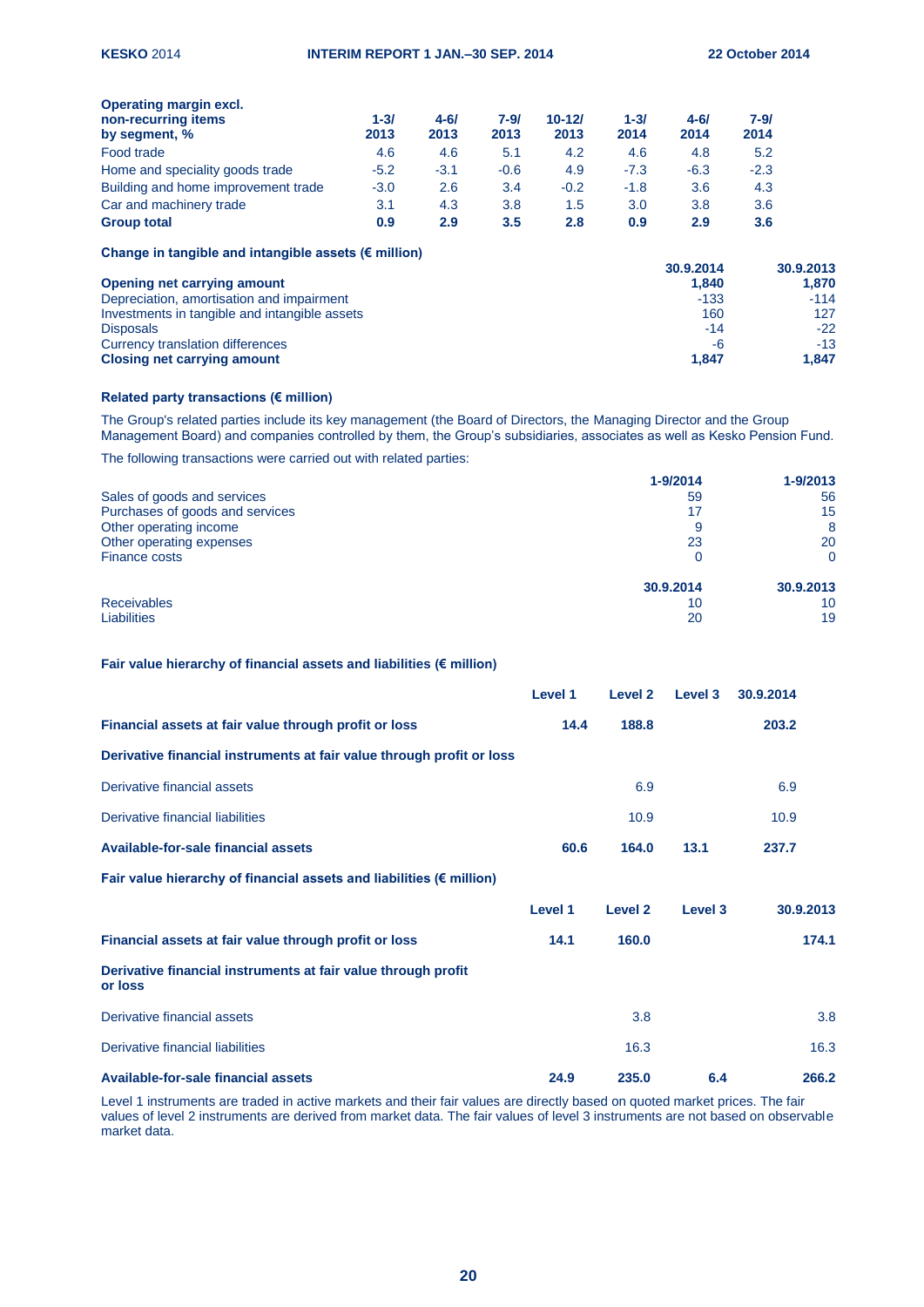# **Personnel, average and as at 30.9.**

| Personnel average by                                           |          |          |               |
|----------------------------------------------------------------|----------|----------|---------------|
| segment                                                        | 1-9/2014 | 1-9/2013 | <b>Change</b> |
| Food trade                                                     | 3,453    | 3,118    | 335           |
| Home and speciality goods trade                                | 5,535    | 5,771    | $-237$        |
| Building and home improvement trade                            | 9,345    | 8,896    | 449           |
| Car and machinery trade                                        | 1,253    | 1,257    | $-4$          |
| Common operations                                              | 438      | 439      | $-1$          |
| <b>Group total</b>                                             | 20,024   | 19,481   | 543           |
| Personnel at 30.9.*                                            |          |          |               |
| by segment                                                     | 2014     | 2013     | <b>Change</b> |
| Food trade                                                     | 3,782    | 3,505    | 277           |
| Home and speciality goods trade                                | 7,431    | 7,812    | $-381$        |
| Building and home improvement trade                            | 10,522   | 10,118   | 404           |
| Car and machinery trade                                        | 1,252    | 1,280    | $-28$         |
| Common operations                                              | 472      | 488      | $-16$         |
| <b>Group total</b><br>* total number incl. part-time employees | 23,459   | 23,203   | 256           |

# **Group's commitments (€ million)**

|                                               | 30.9.2014 | 30.9.2013 | Change % |
|-----------------------------------------------|-----------|-----------|----------|
| Own commitments                               | 203       | 191       | 6.3      |
| For associates                                | 65        | 65        |          |
| For others                                    | 12        | 11        | 4.4      |
| Lease liabilities for machinery and equipment | 25        | 25        | 0.9      |
| Lease liabilities for real estate             | 2.214     | 2.372     | $-6.7$   |

# **Liabilities arising from derivative instruments (€ million)**

|           |           | <b>Fair value</b> |
|-----------|-----------|-------------------|
| 30.9.2014 | 30.9.2013 | 30.9.2014         |
|           |           |                   |
| 101       | 202       | $-0.78$           |
|           |           |                   |
| 375       | 245       | 3.65              |
| 9         | 3         |                   |
| 50        | 100       | $-2.53$           |
|           |           |                   |
| 26        | 41        | $-4.29$           |
|           |           |                   |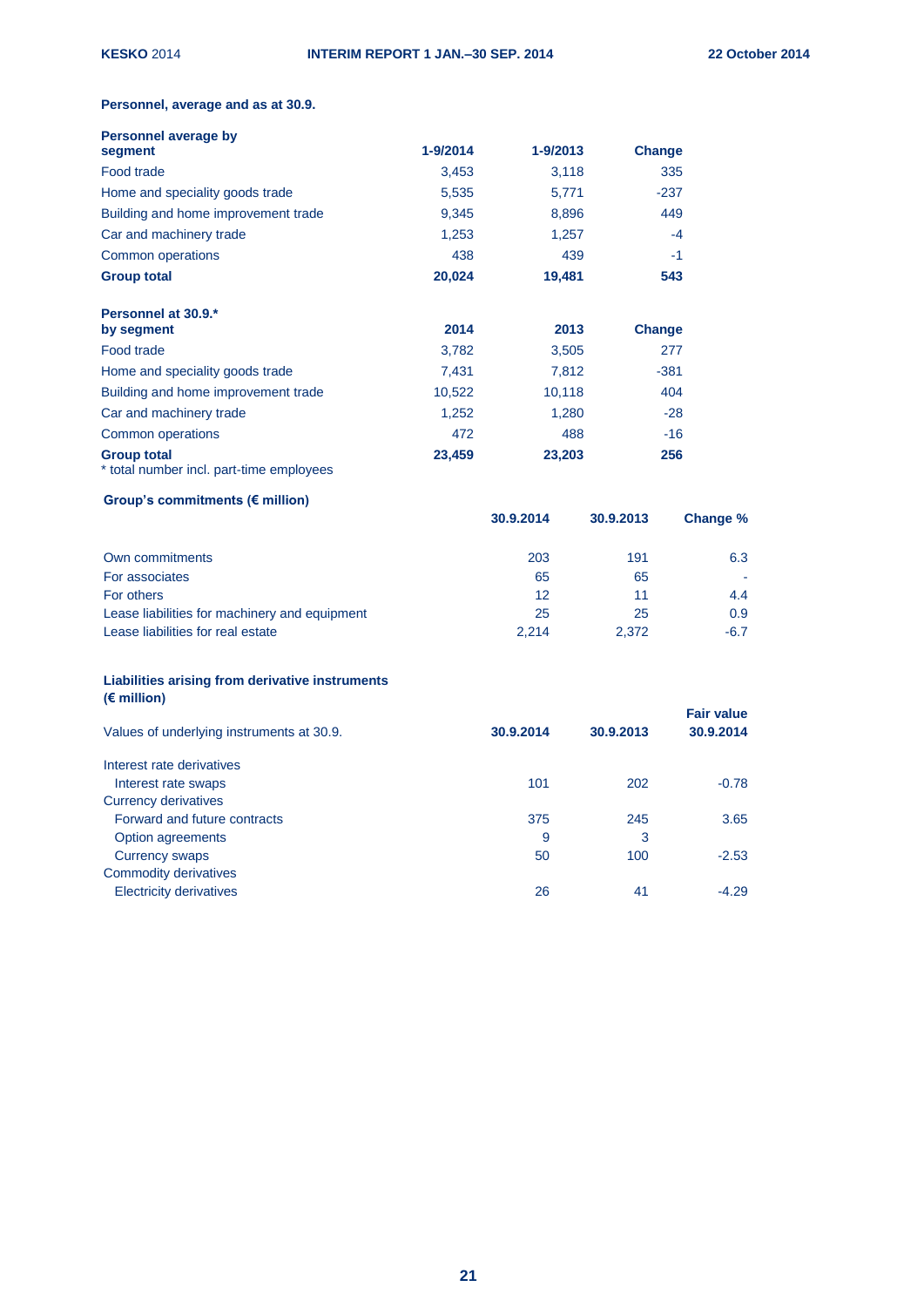# **Calculation of performance indicators**

| Return on capital employed*, %                                                  | Operating profit x 100 / (Non-current assets + Inventories + Receivables +<br>Other current assets - Non-interest-bearing liabilities) on average for the<br>reporting period                                      |
|---------------------------------------------------------------------------------|--------------------------------------------------------------------------------------------------------------------------------------------------------------------------------------------------------------------|
| Return on capital employed, %,<br>moving 12 mo                                  | Operating profit for prior 12 months x 100 / (Non-current assets + Inventories<br>+ Receivables + Other current assets - Non-interest-bearing liabilities) on<br>average for 12 months                             |
| Return on capital employed<br>excl. non-recurring items*, %                     | Operating profit excl. non-recurring items x 100 / (Non-current assets +<br>Inventories + Receivables + Other current assets - Non-interest-bearing<br>liabilities) on average for the reporting period            |
| Return on capital employed excl.<br>non-recurring items, %, moving 12<br>months | Operating profit excl. non-recurring items for prior 12 months x 100 / (Non-<br>current assets + Inventories + Receivables + Other current assets - Non-<br>interest-bearing liabilities) on average for 12 months |
| Return on equity*, %                                                            | (Profit/loss before tax - Income tax) x 100 /<br>Shareholders' equity                                                                                                                                              |
| Return on equity, %, moving 12<br>months                                        | (Profit/loss for prior 12 months before tax - Income tax for prior 12 months)<br>x100 / Shareholders' equity                                                                                                       |
| Return on equity excl.<br>non-recurring items*, %                               | (Profit/loss adjusted for non-recurring items before tax -<br>Income tax adjusted for the tax effect of non-recurring items) x 100 /<br>Shareholders' equity                                                       |
| Return on equity excl. non-<br>recurring items, %, moving 12<br>months          | (Profit/loss for prior 12 months adjusted for non-recurring items before tax -<br>Income tax for prior 12 months adjusted for the tax effect of non-recurring<br>items) x 100 / Shareholders' equity               |
| Equity ratio, %                                                                 | Shareholders' equity x 100 /<br>(Balance sheet total - Prepayments received)                                                                                                                                       |
| Earnings/share, diluted                                                         | (Profit/loss - Non-controlling interests) /<br>Average diluted number of shares                                                                                                                                    |
| Earnings/share, basic                                                           | (Profit/loss - Non-controlling interests) /<br>Average number of shares                                                                                                                                            |
| Earnings/share excl.<br>non-recurring items,<br>basic                           | (Profit/loss adjusted for non-recurring items - Non-controlling interests) /<br>Average number of shares                                                                                                           |
| Equity/share                                                                    | Equity attributable to equity holders of the parent /<br>Basic number of shares at the balance sheet date                                                                                                          |
| Gearing, %                                                                      | Interest-bearing net debt x 100 / Shareholders' equity                                                                                                                                                             |
| Interest-bearing net debt                                                       | Interest-bearing liabilities - Money market investments - Cash and cash<br>equivalents                                                                                                                             |

\* Indicators for return on capital have been annualised.